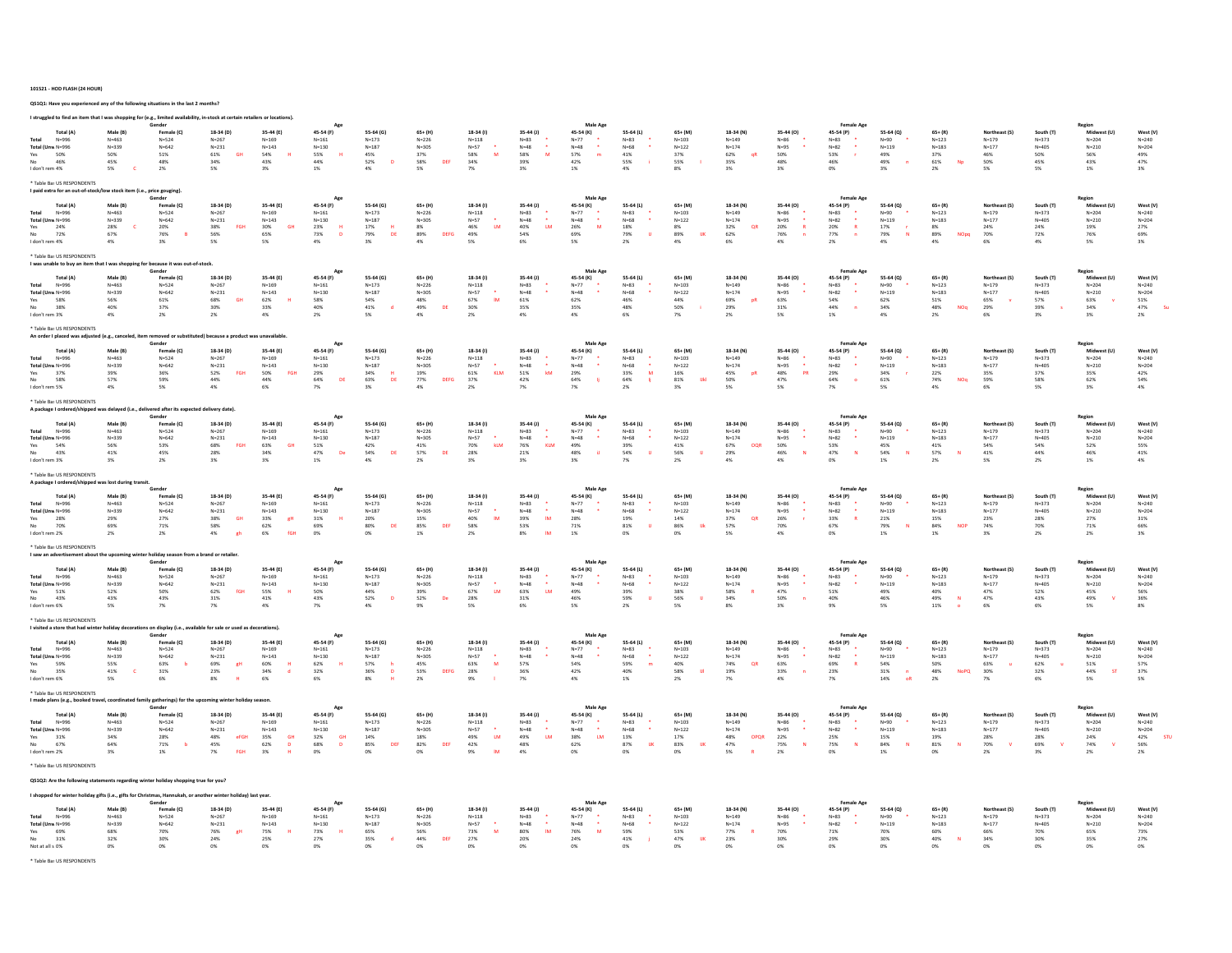|                                                                                                                                                                                                             |                        | dav eifts (i.e               |                                                     |                                            |                        |                                                |                                    |                          |                                         |                                      |                              |                        |                        |                                       |                                |                       |                                               |                            |                                 |                           |                        |
|-------------------------------------------------------------------------------------------------------------------------------------------------------------------------------------------------------------|------------------------|------------------------------|-----------------------------------------------------|--------------------------------------------|------------------------|------------------------------------------------|------------------------------------|--------------------------|-----------------------------------------|--------------------------------------|------------------------------|------------------------|------------------------|---------------------------------------|--------------------------------|-----------------------|-----------------------------------------------|----------------------------|---------------------------------|---------------------------|------------------------|
| Total (A)<br>$N = 996$                                                                                                                                                                                      | Male (B)<br>$N = 463$  | Female (C)<br>$N = 524$      | 18-34 (D)<br>$N = 267$                              | 35-44 (E)<br>$N = 169$                     | 45-54 (F)<br>$N = 161$ | 55-64 (G)<br>$N = 173$                         | $65+$ (H)<br>$N = 226$             | 18-34 (I)<br>$N = 118$   | $35 - 44$ (J)<br>$N = 83$               | 45-54 (K)<br>$N=77$                  | 55-64 (L)<br>$N = 83$        | 65+ (M)<br>$N = 103$   | 18-34 (N)<br>$N = 149$ | 35-44 (O)<br>$N = 86$                 | 45-54 (P)<br>$N = 83$          | 55-64 (Q)<br>$N = 90$ | $65 + (R)$<br>$N = 123$                       | Northeast (S)<br>$N = 179$ | South (T)<br>$N = 373$          | Midwest (U)<br>$N = 204$  | West (V)<br>$N = 240$  |
| Total (Unw N=996                                                                                                                                                                                            | $N = 339$              | $N = 642$                    | $N = 231$                                           | $N = 143$                                  | $N = 130$              | $N = 187$                                      | $N = 305$                          | $N = 57$                 | $N=48$<br><b>IM</b>                     | $N = 48$<br>M                        | $N = 68$                     | $N = 122$              | $N = 174$              | $N = 95$                              | $N = 82$                       | $N = 119$             | $N = 183$                                     | $N = 177$                  | $N = 405$                       | $N=210$                   | $N=204$                |
| 62%<br>Yes<br>35%                                                                                                                                                                                           | 58%<br>39%             | $64\%$<br>33%                | 67%<br>gH<br>27%                                    | 65%<br>$31\%$                              | 71%<br>GH<br>28%       | 55%<br>44%<br>Del                              | 50%<br>48%<br>DEF                  | 62%<br>$31\%$            | 69%<br>25%                              | 69%<br>31%                           | 49%<br>51%<br>$\overline{1}$ | $44\%$<br>55%<br>UK    | $71\%$<br>23%          | 60%<br>37%                            | 73%<br>26%                     | 60%<br>37%            | 56%<br>42%<br>Np                              | 65%<br>33%                 | 64%<br>34%                      | 56%<br>43%                | 60%<br>33%             |
| Not at all s 3%                                                                                                                                                                                             | 3%                     | 3%                           | 6%<br>FgH                                           | 4%                                         | 0%                     | 2%                                             | 2%                                 | 6%                       | 6%                                      | 0%                                   | O%                           | 1%                     | 6%                     | 3%                                    | 1%                             | 2%                    | 2%                                            | 3%                         | 2%                              | 1%                        | TU.<br>7%              |
| * Table Bas US RESPONDENTS                                                                                                                                                                                  |                        |                              |                                                     |                                            |                        |                                                |                                    |                          |                                         |                                      |                              |                        |                        |                                       |                                |                       |                                               |                            |                                 |                           |                        |
| QS1Q3: Compared to when you started shopping for winter holiday gifts last year, did you start or do you plan to start shopping for winter holiday gifts earlier, later, or around the same time this year? |                        |                              |                                                     |                                            |                        |                                                |                                    |                          |                                         |                                      |                              |                        |                        |                                       |                                |                       |                                               |                            |                                 |                           |                        |
| Total (A)                                                                                                                                                                                                   | Male (B)               | Gender<br>Female (C)         | 18-34 (D)                                           | 35-44 (E)                                  | 45-54 (F)              | 55-64 (G)                                      | $65+$ (H)                          | 18-34 (I)                | $35 - 44$ (J)                           | Male Age<br>45-54 (K)                | 55-64 (L)                    | $65+ (M)$              | 18-34 (N)              | 35-44 (O)                             | <b>Female Ag</b><br>45-54 (P)  | 55-64 (Q)             | $65 + (R)$                                    | Northeast (S)              | South (T)                       | Region<br>Midwest (U)     | West (V)               |
| $N = 510$<br>Total                                                                                                                                                                                          | $N=228$                | $N = 279$                    | $N = 150$                                           | $N = 94$                                   | $N = 99$               | $N = 82$                                       | $N = 85$                           | $N=61$<br>$\mathbf{r}$   | $N = 50$<br>$\ddot{\phantom{1}}$        | $N = 48$<br>$\ddot{\phantom{1}}$     | $N = 33$                     | $N = 36$               | $N = 89$               | $N = 44$<br>$N=42$                    | $N = 51$<br>$N=47$             | $N = 48$<br>$N = 52$  | $N = 49$                                      | $N = 96$                   | $N = 193$                       | $N = 93$                  | $N = 128$              |
| Total (Unw N=433<br>Earlier<br>36%                                                                                                                                                                          | $N=136$<br>38%         | $N=292$<br>$35\%$            | $N = 115$<br>39%                                    | $N=70$<br>42%                              | $N = 68$<br>36%        | $N=77$<br>33%                                  | $N = 103$<br>28%                   | $N=27$<br>47%            | $N=28$<br>49%<br>$\sim$                 | $N=21$<br>28%                        | $N=25$<br>38%                | $N = 35$<br>$22\%$     | $N = 88$<br>34%        | 34%                                   | 43%                            | 30%                   | $N = 68$<br>33%                               | $N=81$<br>35%              | $N = 184$<br>41%                | $N=87$<br>25%             | $N = 81$<br>39%        |
| Around the 52%<br>10%                                                                                                                                                                                       | 54%<br>7%              | 50%<br>13%                   | 47%<br>13%                                          | 48%<br>9%                                  | 48%<br>16%             | 55%<br>6%                                      | 67%<br>De<br>5%                    | 49%<br>3%                | 48%<br>3%                               | 46%<br>26%<br><b>iiM</b>             | 58%<br>4%                    | 78%<br>冊<br>0%         | 46%<br>20%             | 49%<br>17%                            | 50%<br>7%                      | 52%<br>7%             | 59%<br>8%                                     | 45%<br>20%<br>TU           | 51%<br>8%                       | 67%<br>Sty<br>2%          | 48%<br>13%             |
| Not at all s 1%                                                                                                                                                                                             | 0%                     | 2%                           | 0%                                                  | 0%                                         | 0%                     | 6%<br>de                                       | 0%                                 | 0%                       | 0%                                      | 0%                                   | 0%                           | 0%                     | 0%                     | 0%                                    | 1%                             | $11\%$                | 0%                                            | 0%                         | 1%                              | $5\%$                     | 0%                     |
| Table Bas SHOPPED FOR WINTER HOLIDAY GIFTS LAST YEAR AND WILL AGAIN THIS YEAR                                                                                                                               |                        |                              |                                                     |                                            |                        |                                                |                                    |                          |                                         |                                      |                              |                        |                        |                                       |                                |                       |                                               |                            |                                 |                           |                        |
| QS1Q4: Which of the following are reasons why you started or plan to start shopping for winter holiday gifts earlier this year compared to last year? Please select all that apply                          |                        |                              |                                                     |                                            |                        |                                                |                                    |                          |                                         |                                      |                              |                        |                        |                                       |                                |                       |                                               |                            |                                 |                           |                        |
| Total (A)                                                                                                                                                                                                   | Male (B)               | Female (C)                   | 18-34 (D)                                           | 35-44 (E)                                  | 45-54 (F)              | 55-64 (G)                                      | 65+ (H)                            | $18-34$ (i)              | $35 - 44$ (J)                           | Male Age<br>45-54 (K)                | 55-64 (L)                    | 65+ (M)                | 18-34 (N)              | 35-44 (0)                             | <b>Female Age</b>              | 55-64 (Q)             | $65 + (R)$                                    | Northeast (S)              | South (T)                       | Region<br>Midwest (U)     | West (V)               |
| $N=185$                                                                                                                                                                                                     | $N = 87$               | $N = 97$                     | $N = 59$                                            | $N = 40$                                   | $N = 35$               | $N=27$                                         | $N=24$                             | $N = 29$                 | $N = 25$                                | $N = 14$                             | $N=12$                       | $N = 8$                | $N = 30$               | $N = 15$                              | 45-54 (P)<br>$N=22$            | $N = 15$              | $N = 16$                                      | $N = 33$                   | $N = 79$                        | $N = 23$                  | $N = 49$               |
| Total (Unw N=160<br>I think over 64%                                                                                                                                                                        | $N = 50$<br>59%        | $N = 109$<br>68%             | $N=47$<br>57%                                       | $N=24$<br>56%                              | $N = 24$<br>48%        | $\ddot{\phantom{1}}$<br>$N = 29$<br>def<br>88% | $N = 36$<br>91%<br>DEF             | $\sim$<br>$N=11$<br>51%  | $\ddot{\phantom{a}}$<br>$N = 11$<br>48% | $\ddot{\phantom{1}}$<br>$N=8$<br>54% | $N = 9$<br>89%               | $N = 11$<br>88%        | $N = 36$<br>63%        | $\ddot{\phantom{0}}$<br>$N=13$<br>68% | $N = 16$<br>45%                | 44<br>$N = 20$<br>87% | $\ddot{\phantom{1}}$<br>$N = 25$<br>93%<br>nP | $N = 32$<br>75%            | $N = 66$<br>58%                 | $\sim$<br>$N = 29$<br>81% | $N = 33$<br>58%        |
| m worrier 56%                                                                                                                                                                                               | 54%                    | 58%                          | 49%                                                 | 40%                                        | 55%                    | 76%                                            | 81%<br>DE                          | 39%                      | 23%                                     | 85%                                  | 98%                          | 86%                    | 59%                    | 67%                                   | 36%                            | 579                   | 78%<br>p                                      | 81%<br>T <sub>0</sub>      | 48%                             | 76%<br>tv                 | 43%                    |
| m worrier 47%                                                                                                                                                                                               | 46%                    | 49%                          | 44%                                                 | 37%                                        | 669                    | 38%                                            | 54%                                | 40%                      | 25%                                     | 96%                                  | 41%                          | 54%                    | 48%                    | 57%                                   | 48%                            | 35%                   | 53%                                           | 69%                        | 40%                             | 70%<br>tV                 | 33%                    |
| I want to g 45%<br>I think mor 41%                                                                                                                                                                          | 44%<br>53%             | 46%<br>30%                   | 69%<br>EfgH<br>47%                                  | 32%<br>57%                                 | 34%<br>28%             | 38%<br>29%                                     | 31%<br>29%                         | 75%<br>69%               | 21%<br>69%                              | 33%<br>18%                           | 23%<br>38%                   | 53%<br>33%             | 63%<br>26%             | 49%<br>38%                            | 35%<br>35%                     | 50%<br>22%            | 21%<br>27%                                    | 52%<br>32%                 | 50%<br>33%                      | 32%<br>62%                | 37%<br>48%             |
| I'm excited 39%                                                                                                                                                                                             | 43%                    | 36%                          | GH<br>56%                                           | 43%                                        | 32%                    | 19%                                            | 25%                                | 67%                      | 48%                                     | 18%                                  | 7%                           | 34%                    | 45%                    | 35%                                   | 40%                            | 30%                   | 20%                                           | 26%                        | 37%                             | 26%                       | 58%                    |
| Brands and 37%<br>I know wha 34%                                                                                                                                                                            | 45%<br>35%             | 29%<br>34%                   | 36%<br>46%                                          | 40%<br>18%                                 | 24%<br>24%             | 41%<br>38%                                     | 46%<br>43%                         | 61%<br>M<br>53%          | 48%<br>22%                              | $13\%$<br>7%                         | 62%<br>46%                   | 8%<br>37%              | 12%<br>40%             | 27%<br>11%                            | 31%<br>35%                     | 23%<br>31%            | 65%<br><b>NoQ</b><br>46%                      | 43%<br>17%                 | 34%<br>41%                      | $31\%$<br>30%             | 39%<br>36%             |
| I started sh 24%                                                                                                                                                                                            | 29%                    | 20%                          | 32%                                                 | 40%                                        | 16%                    | 13%                                            | 2%                                 | 31%                      | 33%                                     | 34%                                  | 29%                          | $0\%$                  | 33%<br>OF              | 52%<br>POR                            | 4%                             | 0%                    | 3%                                            | 24%                        | 28%                             | 28%                       | 15%                    |
| Other<br>1%<br>Count<br>3.87                                                                                                                                                                                | 1%<br>4.09             | 0%<br>3.68                   | 0%<br>4.35                                          | 0%<br>3.62                                 | 3%<br>3.30             | 1%<br>3.81                                     | 0%<br>4.01                         | 0%<br>4.84               | 0%<br>3.36                              | 7%<br>3.65                           | 0%<br>4.33                   | 0%<br>3.92             | 0%<br>3.88             | 0%<br>4.05                            | 0%<br>3.09                     | 2%<br>3.37            | 0%<br>4.06                                    | 4%<br>4.24                 | 0%<br>3.70                      | 0%<br>4.35                | 0%<br>3.68             |
| Table Bas SHOPPING FOR WINTER HOLIDAY GIFTS EARLIER THIS YEAR                                                                                                                                               |                        |                              |                                                     |                                            |                        |                                                |                                    |                          |                                         |                                      |                              |                        |                        |                                       |                                |                       |                                               |                            |                                 |                           |                        |
| QS1Q5: How much do you agree or disagree with each of the following statements?                                                                                                                             |                        |                              |                                                     |                                            |                        |                                                |                                    |                          |                                         |                                      |                              |                        |                        |                                       |                                |                       |                                               |                            |                                 |                           |                        |
| Winter holiday marketing (e.g., in-store displays                                                                                                                                                           |                        |                              | advertisements) shouldn't start before Thanksgiving |                                            |                        |                                                |                                    |                          |                                         |                                      |                              |                        |                        |                                       |                                |                       |                                               |                            |                                 |                           |                        |
| Total (A                                                                                                                                                                                                    | Male (B                | Gender<br>Female (C)         | 18-34 (D                                            | 35-44 (E)                                  | 45-54 (F)              | 55-64 (G)                                      | 65+ (H                             | 18-34 (I)                | 35-44 (J)                               | Male Age<br>45-54 (K)                | 55-64 (L)                    | 65+ (M)                | 18-34 (N)              | 35-44 (O)                             | 45-54 (P)                      | 55-64 (Q)             | $65 + (R)$                                    |                            | South (T)                       | Region<br>Midwest (U      | West (V)               |
| Total<br>$N = 996$                                                                                                                                                                                          | $N = 463$              | $N = 524$                    | $N = 267$                                           | $N = 169$                                  | $N = 161$              | $N = 173$                                      | $N = 226$                          | $N = 118$                | $N = 83$                                | $N=77$                               | $N = 83$                     | $N = 103$              | $N = 149$              | $N = 86$                              | $N = 83$                       | $N = 90$              | $N = 123$                                     | $N = 179$                  | $N = 373$                       | $N = 204$                 | $N = 240$              |
| Total (Unw N=996<br>NET: AGRE 68%                                                                                                                                                                           | $N = 339$<br>70%       | $N = 642$<br>67%             | $N = 231$<br>60%                                    | $N = 143$<br>72%<br>d                      | $N = 130$<br>67%       | $N = 187$<br>69%                               | $N = 305$<br>76%                   | $N = 57$<br>62%          | $N = 48$<br>68%                         | $N = 48$<br>66%                      | $N = 68$<br>75%              | $N = 122$<br>78%       | $N = 174$<br>59%       | $N = 95$<br>75%<br>$\mathbf{N}$       | $N = 82$<br>69%                | $N = 119$<br>63%      | $N = 183$<br>74%                              | $N = 177$<br>68%           | $N = 405$<br>63%                | $N = 210$<br>68%          | $N = 204$<br>78%       |
| Stron <sub>[</sub> 36%                                                                                                                                                                                      | 37%                    | 35%                          | 34%                                                 | 33%                                        | 35%                    | 37%                                            | 41%                                | 38%                      | 22%                                     | 44%                                  | 40%                          | $42\%$                 | 31%                    | 43%                                   | 26%                            | 35%                   | 40%                                           | 34%                        | 31%                             | 37%                       | $44\%$                 |
| Some 32%                                                                                                                                                                                                    | 32%                    | 32%                          | 26%                                                 | 39%                                        | 33%                    | 31%                                            | 35%                                | 24%                      | 46%                                     | $21\%$                               | 35%                          | 37%                    | 29%                    | 32%                                   | 43%                            | 28%                   | 34%                                           | 34%                        | 32%                             | $30\%$<br>32%             | 34%                    |
| NET: DISAC 32%<br>Some 20%                                                                                                                                                                                  | 30%<br>19%             | 33%<br>22%                   | 40%<br>eH<br>25%                                    | 28%<br>14%                                 | 33%<br>25%             | 31%<br>18%                                     | 24%<br>18%                         | 38%<br>m<br>24%          | 32%<br>13%                              | 34%<br>25%                           | 25%<br>14%                   | 22%<br>15%             | 41%<br>OR<br>27%       | 25%<br>16%                            | 31%<br>26%                     | 37%<br>21%            | 26%<br>20%                                    | 32%<br>18%                 | 37%<br>$\mathbf{v}$<br>24%<br>v | 24%                       | 22%<br>13%             |
| Stron <sub>[11%</sub>                                                                                                                                                                                       | 12%                    | $11\%$                       | $14\%$                                              | 14%                                        | 7%                     | $14\%$                                         | 6%                                 | 14%                      | 19%                                     | $10\%$                               | 11%                          | 6%                     | 14%                    | 9%                                    | 5%                             | $16\%$                | 6%                                            | 13%                        | 13%                             | $9\%$                     | 9%                     |
| * Table Bas US RESPONDENTS<br>The current COVID-19 situation is causing ship                                                                                                                                |                        | issues (e.g., delays         | ing nackages)                                       |                                            |                        |                                                |                                    |                          |                                         |                                      |                              |                        |                        |                                       |                                |                       |                                               |                            |                                 |                           |                        |
| Total (A)                                                                                                                                                                                                   | Male (B)               | Gender<br>Female (C)         | 18-34 (D)                                           | 35-44 (E)                                  | Age<br>45-54 (F)       | 55-64 (G)                                      | $65+$ (H)                          | $18-34$ (I)              | $35 - 44$ (J)                           | <b>Male Age</b><br>45-54 (K)         | 55-64 (L)                    | $65+ (M)$              | 18-34 (N)              | 35-44 (O)                             | <b>Female Age</b><br>45-54 (P) | 55-64 (Q)             | $65+ (R)$                                     | Northeast (S)              | South (T)                       | Region<br>Midwest (U)     | West (V)               |
| $N = 996$                                                                                                                                                                                                   | $N = 463$              | $N=524$                      | $N = 267$                                           | $N = 169$                                  | $N = 161$              | $N = 173$                                      | $N = 226$                          | $N = 118$                | $N = 83$                                | $N = 77$                             | $N = 83$                     | $N = 103$              | $N = 149$              | $N=86$                                | $N = 83$                       | $N = 90$              | $N = 123$                                     | $N = 179$                  | $N = 373$                       | $N = 204$                 | $N = 240$              |
| Total (Unw N=996<br>NFT: AGRF 81%                                                                                                                                                                           | $N = 339$<br>78%       | $N = 642$<br>84%             | $N = 231$<br>77%                                    | $N = 143$<br>81%                           | $N = 130$<br>81%       | $N = 187$<br>80%                               | $N = 305$<br>86%                   | $N = 57$<br>72%          | $N = 48$<br>74%                         | $N = 48$<br>78%                      | $N=68$<br>79%                | $N = 122$<br>87%       | $N = 174$<br>80%       | $N = 95$<br>87%                       | $N = 82$<br>85%                | $N = 119$<br>81%      | $N = 183$<br>85%                              | $N = 177$<br>86%           | $N = 405$<br>77%                | $N = 210$<br>81%          | $N = 204$<br>83%       |
| Stron: 39%                                                                                                                                                                                                  | 36%                    | 42%                          | 40%                                                 | 40%                                        | 35%                    | 44%                                            | 36%                                | 38%                      | 36%                                     | 40%                                  | 35%                          | 32%                    | 41%                    | 43%                                   | 32%                            | 52%                   | 39%                                           | 45%                        | 38%                             | 39%                       | 36%                    |
| Some 42%<br>NET: DISAC 19%                                                                                                                                                                                  | 42%<br>22%             | 42%<br>16%                   | 37%<br>23%                                          | 41%<br>19%                                 | 46%<br>19%             | 36%<br>20%                                     | 50%<br>DG<br>14%                   | 35%<br>28%               | 38%<br>26%                              | 38%<br>22%                           | 44%<br>21%                   | 55%<br>13%             | 39%<br>20%             | 44%<br>13%                            | 53%<br>o<br>15%                | 29%<br>19%            | 45%<br>$\circ$<br>15%                         | 41%<br>14%                 | 39%<br>23%                      | 42%<br>19%                | 47%<br>17%             |
| Some 11%                                                                                                                                                                                                    | $11\%$                 | 11%                          | $13\%$                                              | 12%                                        | 13%                    | $8\%$                                          | 10%                                | 14%                      | 15%                                     | $12\%$                               | 7%                           | $8\%$                  | 12%                    | 8%                                    | 15%                            | 9%                    | $11\%$                                        | $10\%$                     | 13%                             | $11\%$                    | $10\%$                 |
| Stron <sub>[8%</sub>                                                                                                                                                                                        | $11\%$                 | 5%                           | 10%                                                 | 7%                                         | 5%                     | 12%                                            | 5%                                 | 13%                      | 10%                                     | 10%                                  | 14%                          | 5%                     | 8%                     | 4%                                    | 0%                             | 9%                    | 4%                                            | 4%                         | $11\%$                          | 8%                        | 6%                     |
| * Table Bas US RESPONDENTS<br>The current COVID-19 situation is making it difficult for me to find some products.                                                                                           |                        |                              |                                                     |                                            |                        |                                                |                                    |                          |                                         |                                      |                              |                        |                        |                                       |                                |                       |                                               |                            |                                 |                           |                        |
| Total (A)                                                                                                                                                                                                   | Male (R)               | Gender<br>Female (C)         | 18-34 (D)                                           | 35-44 (E)                                  | Age<br>45-54 (F)       | 55-64 (6)                                      | 65+ (H)                            | 18-34 (I)                | $35 - 44$ (J)                           | Male Age<br>45-54 (K)                | 55-64 (L)                    | 65+ (M)                | 18-34 (N)              | 35-44 (0)                             | <b>Female Age</b><br>45-54 (P) | 55-64 (Q)             | $65 + (R)$                                    | Northeast (S)              | South (T)                       | Region<br>Midwest (U)     | West (V)               |
| Total<br>$N = 996$                                                                                                                                                                                          | $N = 463$              | $N = 524$                    | $N = 267$                                           | $N = 169$                                  | $N = 161$              | $N = 173$                                      | $N = 226$                          | $N = 118$                | $N = 83$                                | $N = 77$                             | $N = R3$                     | $N = 103$              | $N = 149$              | $N = 86$                              | $N = R$ 3                      | $N = 90$              | $N = 123$                                     | $N = 179$                  | $N = 373$                       | $N = 204$                 | $N = 240$              |
| Total (Unw N=996<br>NET: AGRE 66%                                                                                                                                                                           | $N = 339$<br>65%       | $N = 642$<br>67%             | $N = 231$<br>73%<br>$\mathbf{f}$ H                  | $N = 143$<br>73%                           | $N = 130$<br>$61\%$    | $N = 187$<br>68%                               | $N = 305$<br>55%                   | $N = 57$<br>75%<br>m     | $N = 48$<br>68%                         | $N = 48$<br>59%                      | $N = 68$<br>65%              | $N = 122$<br>56%       | $N = 174$<br>72%       | $N = 95$<br>77%                       | $N = 82$<br>62%                | $N = 119$<br>70%      | $N = 183$<br>55%                              | $N = 177$<br>69%           | $N = 405$<br>63%                | $N = 210$<br>$71\%$       | $N = 204$<br>$64\%$    |
| Stron <sub>[26%</sub>                                                                                                                                                                                       | 26%                    | 26%                          | 33%<br>fH                                           | 30%                                        | 20%                    | 32%<br>fH                                      | 14%                                | 38%<br>M                 | 33%<br>M                                | 20%                                  | 25%                          | 12%                    | 28%                    | 27%                                   | 21%                            | 39%<br>PR             | 15%                                           | 31%                        | 26%                             | 27%                       | $21\%$                 |
| Some 40%<br>NET: DISAC 34%                                                                                                                                                                                  | 39%<br>35%             | 41%<br>33%                   | 40%<br>27%                                          | 43%<br>27%                                 | 41%<br>39%             | 35%<br>32%                                     | 42%<br>45%                         | 37%<br>25%               | 35%<br>32%                              | 39%<br>41%                           | 40%<br>35%                   | 44%<br>44%             | 43%<br>28%             | 50%<br>$\circ$<br>23%                 | 42%<br>38%                     | 31%<br>30%            | 39%<br>45%<br><b>NOO</b>                      | 38%<br>31%                 | 37%<br>37%                      | 44%<br>29%                | 43%<br>36%             |
| Some 22%                                                                                                                                                                                                    | 21%                    | 23%                          | 14%                                                 | 16%                                        | 28%<br>De              | 20%                                            | ${\sf DEg} \over {\sf DEG}$<br>34% | 10%                      | 16%                                     | 34%                                  | 17%                          | 33%<br>H               | 18%                    | 17%                                   | 22%                            | 23%                   | 35%<br><b>NOq</b>                             | 23%                        | 24%                             | 17%                       | 23%                    |
| Stron <sub>[12%</sub>                                                                                                                                                                                       | 14%                    | 10%                          | 13%                                                 | 11%                                        | 12%                    | 12%                                            | 10%                                | 15%                      | 16%                                     | 7%                                   | 18%                          | 11%                    | 11%                    | 6%                                    | 15%                            | 7%                    | 10%                                           | 8%                         | 13%                             | 12%                       | 12%                    |
| * Table Bas US RESPONDENTS<br>A brand or retailer's operational issues (e.g.,                                                                                                                               |                        | bry shortages, shi<br>Gender |                                                     | lelays) shouldn't impact its customers' sh | ng experience<br>Age   |                                                |                                    |                          |                                         | <b>Male Age</b>                      |                              |                        |                        |                                       | <b>Female Age</b>              |                       |                                               |                            |                                 | Region                    |                        |
| Total (A)                                                                                                                                                                                                   | Male (B)               | Female (C)                   | 18-34 (D)                                           | 35-44 (E)                                  | 45-54 (F)              | 55-64 (G)                                      | $65+$ (H)                          | 18-34 (I)                | $35 - 44$ (J)                           | 45-54 (K)                            | 55-64 (L)                    | $65+ (M)$              | 18-34 (N)              | 35-44 (O)                             | 45-54 (P)                      | 55-64 (Q)             | $65 + (R)$                                    | Northeast (S)              | South (T)                       | Midwest (U)               | West (V)               |
| $N = 996$<br>Total (Unw N=996                                                                                                                                                                               | $N = 463$<br>$N = 339$ | $N=524$<br>$N = 642$         | $N = 267$<br>$N = 231$                              | $N = 169$<br>$N = 143$                     | $N = 161$<br>$N = 130$ | $N = 173$<br>$N = 187$                         | $N = 226$<br>$N = 305$             | $N = 118$<br>$N = 57$    | $N = 83$<br>$N = 48$                    | $N = 77$<br>$N = 48$                 | $N=83$<br>$N = 68$           | $N = 103$<br>$N = 122$ | $N = 149$<br>$N = 174$ | $N=86$<br>$N = 95$                    | $N = 83$<br>$N = 82$           | $N = 90$<br>$N = 119$ | $N = 123$<br>$N = 183$                        | $N = 179$<br>$N = 177$     | $N = 373$<br>$N = 405$          | $N = 204$<br>$N = 210$    | $N = 240$<br>$N = 204$ |
| NET: AGRE 62%                                                                                                                                                                                               | 64%                    | 60%                          | 69%                                                 | 66%                                        | 59%                    | 65%                                            | 50%                                | 75%<br>M                 | 72%<br>M                                | 65%                                  | 59%                          | 47%                    | 65%                    | 60%                                   | 54%                            | 70%<br>oR             | 52%                                           | 65%                        | 60%                             | 64%                       | 61%                    |
| Stron <sub>1</sub> 21%                                                                                                                                                                                      | 24%                    | 20%                          | 26%                                                 | 23%                                        | 25%                    | 24%                                            | 10%                                | 30%<br>M                 | 24%<br>m                                | 32%<br>M                             | 22%                          | 11%                    | 24%                    | 23%                                   | 18%                            | 25%                   | 9%                                            | 24%                        | 17%                             | 21%                       | 26%                    |
| Some 40%<br>NET: DISAC 38%                                                                                                                                                                                  | 40%<br>36%             | 41%<br>40%                   | 43%<br>31%                                          | 43%<br>34%                                 | 35%<br>41%             | 41%<br>35%                                     | 40%<br>50%<br>DEG                  | 45%<br>25%               | 48%<br>28%                              | 33%<br>35%                           | 37%<br>41%                   | 36%<br>53%             | 41%<br>35%             | 37%<br>40%                            | 36%<br>46%<br>q                | 45%<br>30%            | 43%<br>48%<br>$nQ$                            | 40%<br>35%                 | 43%<br>40%                      | 43%<br>36%                | 35%<br>39%             |
| Some 27%<br>Stron 11%                                                                                                                                                                                       | 25%<br>12%             | 30%<br>10%                   | 23%<br>8%                                           | 23%<br>11%                                 | 30%<br>10%             | 26%<br>9%                                      | 35%<br>De<br>16%<br>$\mathbf{D}$   | 21%<br>4%                | 14%<br>14%                              | 28%<br>7%                            | 29%<br>13%                   | 32%<br>21%             | 25%<br>11%             | 32%<br>8%                             | 32%<br>14%                     | 24%<br>6%             | 37%<br>nq<br>11%                              | 29%<br>7%                  | 28%<br>12%                      | 23%<br>13%                | 29%<br>10%             |
| Table Bas US RESPONDENTS                                                                                                                                                                                    |                        |                              |                                                     |                                            |                        |                                                |                                    |                          |                                         |                                      |                              |                        |                        |                                       |                                |                       |                                               |                            |                                 |                           |                        |
| Overall, major brands and retailers have more to offer their custo                                                                                                                                          |                        | Gender                       | n small businesses do                               |                                            |                        |                                                |                                    |                          |                                         | Male Age                             |                              |                        |                        |                                       | <b>Female Ag</b>               |                       |                                               |                            |                                 | Regior                    |                        |
| Total (A)<br>$N = 996$<br>Total                                                                                                                                                                             | Male (B)<br>$N = 463$  | Female (C)<br>$N = 524$      | 18-34 (D)<br>$N = 267$                              | 35-44 (E)<br>$N = 169$                     | 45-54 (F)<br>$N = 161$ | 55-64 (G)<br>$N = 173$                         | 65+ (H)<br>$N = 226$               | $18-34$ (I)<br>$N = 118$ | 35-44 (J)<br>$N = 83$                   | 45-54 (K)<br>$N=77$                  | 55-64 (L)<br>$N = 83$        | 65+ (M)<br>$N = 103$   | 18-34 (N)<br>$N = 149$ | 35-44 (O)<br>$N = 86$                 | 45-54 (P)<br>$N = 83$          | 55-64 (Q)<br>$N = 90$ | $65 + (R)$<br>$N = 123$                       | Northeast (S)<br>$N = 179$ | South (T)<br>$N = 373$          | Midwest (U)<br>$N = 204$  | West (V)<br>$N = 240$  |
| Total (Unw N=996                                                                                                                                                                                            | $N = 339$              | $N = 642$                    | $N = 231$                                           | $N = 143$                                  | $N = 130$              | $N = 187$                                      | $N = 305$                          | $N = 57$                 | $N = 48$                                | $N = 48$                             | $N = 68$                     | $N = 122$              | $N = 174$              | $N = 95$                              | $N = 82$                       | $N = 119$             | $N = 183$                                     | $N = 177$                  | $N = 405$                       | $N = 210$                 | $N = 204$              |
| NET: AGRE 62%<br>Stron <sub>[20%</sub>                                                                                                                                                                      | 66%<br>25%             | 58%<br>15%                   | 61%<br>25%                                          | 62%<br>25%                                 | $61\%$<br>22%          | 61%<br>$17\%$                                  | 62%<br>10%                         | 62%<br>32%<br>M          | 69%<br>30%<br>M                         | 68%<br>30%<br>M                      | 69%<br>20%                   | $61\%$<br>$12\%$       | 61%<br>18%             | 56%<br>$21\%$                         | 54%<br>14%                     | 54%<br>15%            | 62%<br>9%                                     | 62%<br>17%                 | 62%<br>20%                      | 59%<br>$17\%$             | 62%<br>24%             |
| Some 42%                                                                                                                                                                                                    | $41\%$                 | 43%                          | 37%                                                 | 37%                                        | 39%                    | 44%                                            | 52%<br>DEf                         | 30%                      | 38%                                     | 38%                                  | 49%<br>-f.                   | 49%                    | 42%                    | 36%                                   | 40%                            | 38%                   | 54%<br>Oq                                     | 45%                        | 42%                             | 42%                       | 38%                    |
| NET: DISAC 38%                                                                                                                                                                                              | 34%                    | 42%                          | 39%                                                 | 38%                                        | 39%                    | 39%                                            | 38%                                | 38%                      | 31%                                     | 32%                                  | 31%                          | 39%                    | 39%                    | 44%                                   | 46%                            | 46%                   | 38%                                           | 38%                        | 38%                             | 41%                       | 38%                    |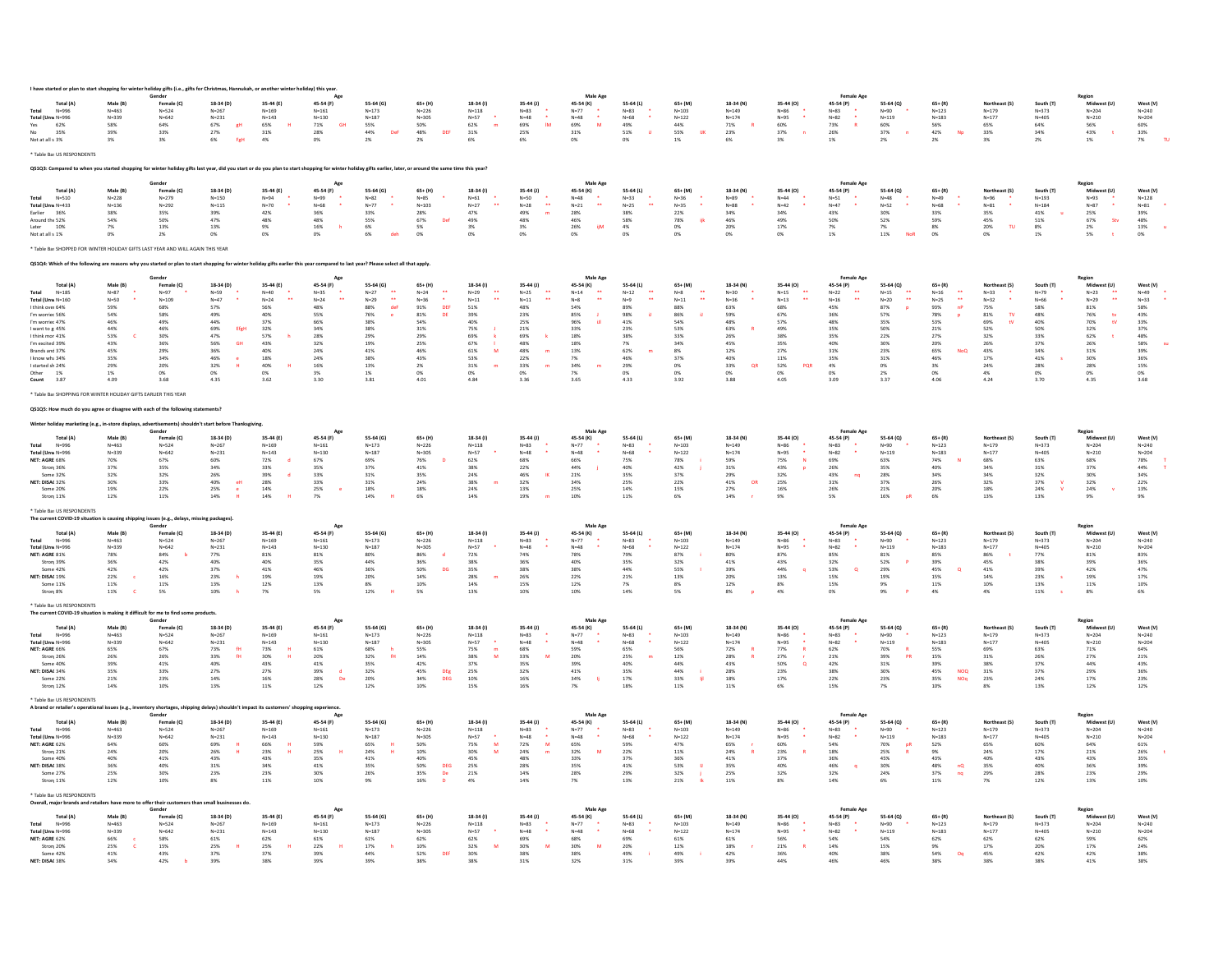| Some 29%                                                                                                                                                                     | 27%       | 31%        | 31%               | 27%       | 26%       | 29%       | 31%       | 31%       | 21%              | 26%             | 21%       | 33%       | 30%       | 32%       | 27%               | 36%       | 29%       | 29%           | 28%       | 33%         | 26%              |
|------------------------------------------------------------------------------------------------------------------------------------------------------------------------------|-----------|------------|-------------------|-----------|-----------|-----------|-----------|-----------|------------------|-----------------|-----------|-----------|-----------|-----------|-------------------|-----------|-----------|---------------|-----------|-------------|------------------|
| Stron <sub>1</sub> 9%                                                                                                                                                        | 8%        | 11%        | 8%                | 11%       | 13%       | 10%       | 7%        | 7%        | 10%              | 6%              | 10%       | 6%        | 9%        | 12%       | 19%               | 10%       | 8%        | 9%            | 9%        | 8%          | 11%              |
| * Table Bas US RESPONDENTS                                                                                                                                                   |           |            |                   |           |           |           |           |           |                  |                 |           |           |           |           |                   |           |           |               |           |             |                  |
| I'm willing to pay more for a product or service if it comes from a small business.                                                                                          |           |            |                   |           |           |           |           |           |                  |                 |           |           |           |           |                   |           |           |               |           |             |                  |
|                                                                                                                                                                              |           | Gender     |                   |           | Age       |           |           |           |                  | Male Age        |           |           |           |           | <b>Female Age</b> |           |           |               |           | Region      |                  |
| Total (A                                                                                                                                                                     | Male (B)  | Female (C) | 18-34 (D)         | 35-44 (E) | 45-54 (F) | 55-64 (G) | 65+ (H)   | 18-34 (I) | 35-44 (J)        | 45-54 (K)       | 55-64 (L) | 65+ (M)   | 18-34 (N) | 35-44 (0) | 45-54 (P)         | 55-64 (0) | $65+ (R)$ | Northeast (S) | South (T) | Midwest (U) | West (V)         |
|                                                                                                                                                                              |           |            |                   |           |           |           |           |           |                  |                 |           |           |           |           |                   |           |           |               |           |             |                  |
| $N = 996$<br>Total                                                                                                                                                           | $N = 463$ | $N = 524$  | $N = 267$         | $N = 169$ | $N = 161$ | $N = 173$ | $N = 226$ | $N = 118$ | $N = 83$         | $N=77$          | $N = 83$  | $N = 103$ | $N = 149$ | $N = 86$  | $N = 83$          | $N = 90$  | $N = 123$ | $N = 179$     | $N = 373$ | $N = 204$   | $N = 240$        |
| Total (Unw N=996                                                                                                                                                             | $N = 339$ | $N = 642$  | $N = 231$         | $N = 143$ | $N = 130$ | $N = 187$ | $N = 305$ | $N = 57$  | $N = 48$         | $N = 48$        | $N = 68$  | $N = 122$ | $N = 174$ | $N = 95$  | $N = 82$          | $N = 119$ | $N = 183$ | $N = 177$     | $N = 405$ | $N = 210$   | $N = 204$        |
| NET: AGRE 55%                                                                                                                                                                | 52%       | 58%        | 64%               | 62%       | 56%       | 44%       | 47%       | 61%       | 67%              | 46%             | 41%       | 43%       | 67%<br>٥F | 57%       | 64%               | 47%       | 51%       | 56%           | 50%       | 54%         | 63%              |
| Stron <sub>[18%</sub>                                                                                                                                                        | 21%       | 15%        | 31%<br><b>FGH</b> | 23%       | 17%       | 11%       | 4%        | 38%       | 32%<br><b>IM</b> | 18%             | 11%       | 3%        | 25%<br>OR | 14%       | 16%               | 11%       | 4%        | 19%           | 11%       | 14%         | 29%<br><b>TI</b> |
| Some 37%                                                                                                                                                                     | 31%       | 43%        | 33%               | 39%       | 39%       | 33%       | 43%       | 23%       | 35%              | 28%             | 29%       | 40%       | 42%       | 43%       | 49%               | 36%       | 46%       | 37%           | 39%       | 40%         | 34%              |
| NET: DISAC 45%                                                                                                                                                               | 48%       | 42%        | 36%               | 38%       | 44%       | 56%       | 53%       | 39%       | 33%              | 54%             | 59%       | 57%       | 33%       | 43%       | 36%               | 53%       | 49%       | 449           | 50%       | 46%         | 37%              |
| Some 32%                                                                                                                                                                     | 32%       | 32%        | 26%               | 27%       | 31%       | 36%       | 42%       | 26%       | 23%              | 36%             | 37%       | 42%       | 27%       | 30%       | 26%               | 35%       | 42%       | 28%           | 38%       | 32%         | 26%              |
| Stron <sub>[13%</sub>                                                                                                                                                        | 15%       | 10%        | 10%               | 11%       | 14%       | 20%<br>Dh | 12%       | 14%       | 9%               | 17%             | 22%       | 16%       | 6%        | 13%       | 10%               | 17%       | 8%        | 16%           | 12%       | 13%         | 11%              |
|                                                                                                                                                                              |           |            |                   |           |           |           |           |           |                  |                 |           |           |           |           |                   |           |           |               |           |             |                  |
| * Table Bas US RESPONDENTS                                                                                                                                                   |           |            |                   |           |           |           |           |           |                  |                 |           |           |           |           |                   |           |           |               |           |             |                  |
| In general, I expect to experience more issues (e.g., inventory shortages, shipping delays) when I shop at a small business than when I shop with a major brand or retailer. |           |            |                   |           |           |           |           |           |                  |                 |           |           |           |           |                   |           |           |               |           |             |                  |
|                                                                                                                                                                              |           | Gender     |                   |           | Age       |           |           |           |                  | <b>Male Age</b> |           |           |           |           | <b>Female Age</b> |           |           |               |           | Region      |                  |
| Total (A                                                                                                                                                                     | Male (B)  | Female (C  | 18-34 (D)         | 35-44 (E) | 45-54 (F) | 55-64 (G) | $65+ (H)$ | 18-34 (I) | 35-44 (J)        | 45-54 (K)       | 55-64 (L) | 65+ (M)   | 18-34 (N) | 35-44 (O) | 45-54 (P)         | 55-64 (Q) | $65+ (R)$ | Northeast (S) | South (T) | Midwest (U) | West (V)         |
| $N = 996$<br>Total                                                                                                                                                           | $N = 463$ | $N = 524$  | $N = 267$         | $N = 169$ | $N = 161$ | $N = 173$ | $N = 226$ | $N = 118$ | $N = 83$         | $N=77$          | $N = 83$  | $N = 103$ | $N = 149$ | $N = 86$  | $N = 83$          | $N=90$    | $N = 123$ | $N = 179$     | $N = 373$ | $N = 204$   | $N = 240$        |
| Total (Unw N=996                                                                                                                                                             | $N = 339$ | $N = 642$  | $N = 231$         | $N = 143$ | $N = 130$ | $N = 187$ | $N = 305$ | $N=57$    | $N = 48$         | $N = 48$        | $N = 68$  | $N = 122$ | $N = 174$ | $N = 95$  | $N = 82$          | $N = 119$ | $N = 183$ | $N = 177$     | $N = 405$ | $N = 210$   | $N = 204$        |
| NET: AGRE 60%                                                                                                                                                                | 63%       | 58%        | 61%               | 57%       | 62%       | 56%       | 63%       | 55%       | 64%              | 75%             | 53%       | 71%       | 67%       | 51%       | 50%               | 59%       | 57%       | 67%           | 58%       | 56%         | 64%              |
| Stron 19%                                                                                                                                                                    | 22%       | 18%        | 29%<br>fG)        | 15%       | 17%       | 18%       | 14%       | 35%       | 17%              | 26%             | 129       | 15%       | 25%       | 13%       | 8%                | 23%       | 14%       | 25%           | 17%       | 16%         | 22%              |
| Some 41%                                                                                                                                                                     | 41%       | 40%        | 32%               | 42%       | 45%       | 38%       | 49%       | 20%       | 46%              | 48%             | 41%       | 56%       | 42%       | 38%       | 42%               | 36%       | 44%       | 41%           | 41%       | 39%         | 42%              |
| NET: DISAC 40%                                                                                                                                                               | 37%       | 42%        | 39%               | 43%       | 38%       | 44%       | 37%       | 45%       | 36%              | 25%             | 47%       | 29%       | 33%       | 49%       | 50%               | 41%       | 43%       | 33%           | 42%       | 44%         | 36%              |
| Some 30%                                                                                                                                                                     | 27%       | 33%        | 30%               | 30%       | 30%       | 30%       | 31%       | 34%       | 19%              | 21%             | 32%       | 24%       | 26%       | 41%       | 39%               | 29%       | 36%       | 30%           | 32%       | 33%         | 25%              |
| Stron <sub>[9%</sub>                                                                                                                                                         | 11%       | 9%         | 9%                | 12%       | 8%        | 14%       | 6%        | 12%       | 17%              | 4%              | 15%       | 5%        | 7%        | -8%       | 11%               | 12%       | 7%        | 3%            | 10%       | 11%         | 11%              |
|                                                                                                                                                                              |           |            |                   |           |           |           |           |           |                  |                 |           |           |           |           |                   |           |           |               |           |             |                  |
|                                                                                                                                                                              |           |            |                   |           |           |           |           |           |                  |                 |           |           |           |           |                   |           |           |               |           |             |                  |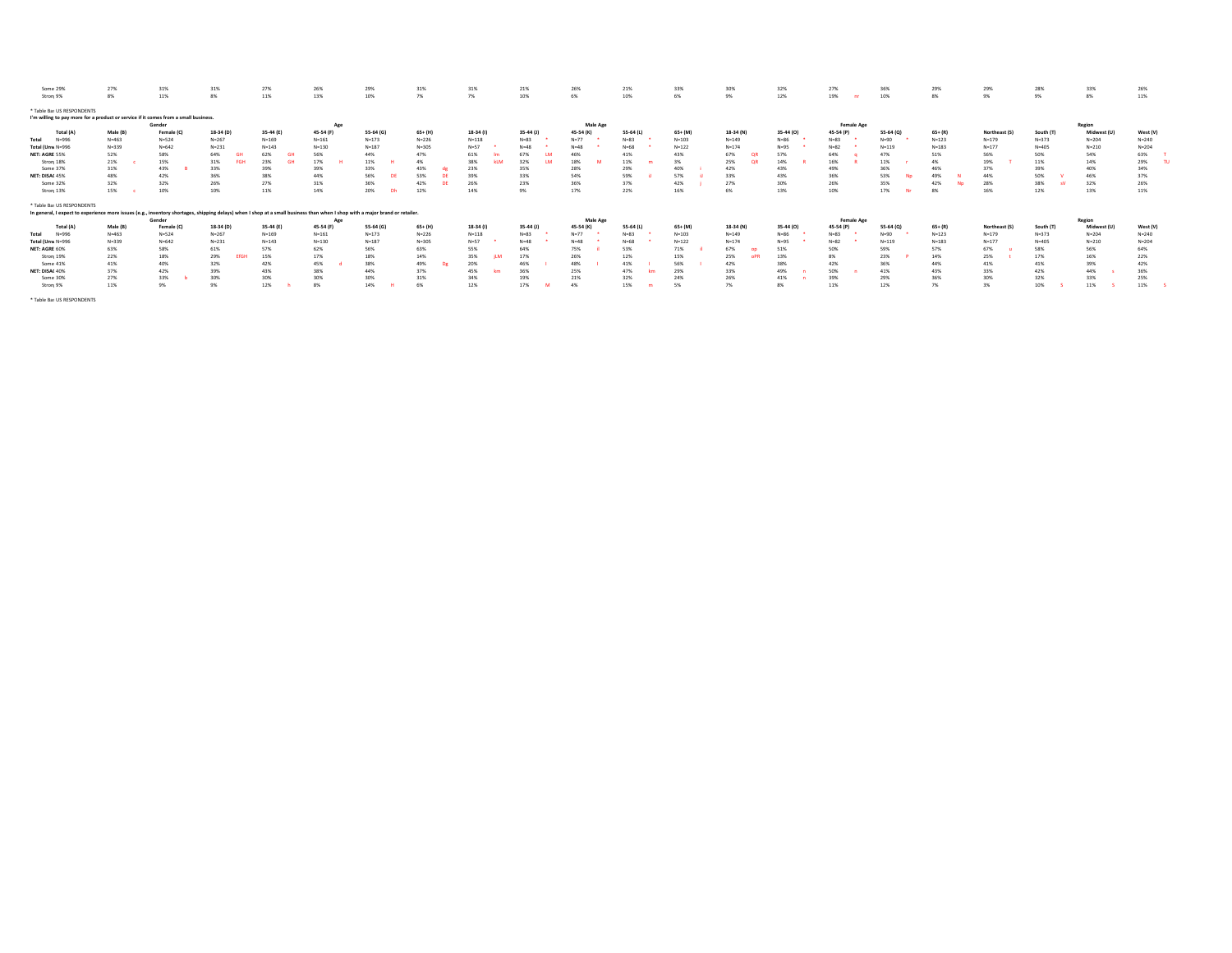#### 101521 - HOD FLASH (24 HOUR)

QS1Q1: Have you experienced any of the following situations in the last 2 months?

| I struggled to find an item that I was shopping for (e.g., limited availability, in-stock at certain retailers or locations)            |                                                                   |                                                                   | <b>Household Income</b>                                           |                                                           |                                                                   | Education                                                           |                                                             |                                                       | Employed                                             |                                                        | Children in HH                                       |                                                       | Parent of Child Under 18                             |                                                   |                                                                                 |                                                          | <b>Marital Status</b>                                         |                                                         | Race/Ethnicity                                       |                                                        |
|-----------------------------------------------------------------------------------------------------------------------------------------|-------------------------------------------------------------------|-------------------------------------------------------------------|-------------------------------------------------------------------|-----------------------------------------------------------|-------------------------------------------------------------------|---------------------------------------------------------------------|-------------------------------------------------------------|-------------------------------------------------------|------------------------------------------------------|--------------------------------------------------------|------------------------------------------------------|-------------------------------------------------------|------------------------------------------------------|---------------------------------------------------|---------------------------------------------------------------------------------|----------------------------------------------------------|---------------------------------------------------------------|---------------------------------------------------------|------------------------------------------------------|--------------------------------------------------------|
| <b>Total (A)</b><br>Total<br>$N = 996$<br>Total (Unw N=996<br>Yes<br>50%<br>No<br>46%<br>I don't rem 4%                                 | Less than \$50K (B)<br>$N = 286$<br>$N = 504$<br>48%<br>47%<br>5% | \$50K - \$74.9K (C)<br>$N = 160$<br>$N = 163$<br>54%<br>46%<br>0% | \$75K - \$99.9K (D)<br>$N = 123$<br>$N = 124$<br>46%<br>49%<br>4% | \$100K+ (E)<br>$N = 368$<br>$N = 148$<br>54%<br>42%<br>4% | HS or Less (F)<br>$N = 271$<br>$N = 307$<br>42%<br>54%<br>G<br>4% | Some College (G)<br>$N = 365$<br>$N = 338$<br>53%<br>41%<br>6%<br>я | College Grad+ (H)<br>$N=222$<br>$N=236$<br>51%<br>48%<br>1% | Yes (I)<br>$N = 577$<br>$N = 472$<br>58%<br>39%<br>2% | No (1)<br>$N = 419$<br>$N = 524$<br>40%<br>55%<br>5% | Yes (K)<br>$N = 346$<br>$N = 261$<br>5.7%<br>40%<br>3% | No (L)<br>$N = 650$<br>$N = 735$<br>47%<br>49%<br>4% | Yes (M)<br>$N = 323$<br>$N = 240$<br>57%<br>40%<br>3% | No (N)<br>$N = 673$<br>$N = 756$<br>47%<br>49%<br>4% | r (O)<br>$N=727$<br>$N = 662$<br>50%<br>47%<br>2% | <b>Home Ownership</b><br>Renter (P)<br>$N=239$<br>$N = 295$<br>53%<br>43%<br>4% | Married (O<br>$N = 481$<br>$N = 437$<br>50%<br>47%<br>3% | Not married (R)<br>$N = 515$<br>$N = 559$<br>51%<br>45%<br>4% | White (S)<br>$N = 640$<br>$N = 738$<br>49%<br>47%<br>3% | AA (T)<br>$N = 109$<br>$N = 107$<br>49%<br>50%<br>0% | Hisnanic (I<br>$N = 150$<br>$N=74$<br>61%<br>31%<br>8% |
| * Table Bas US RESPONDENTS                                                                                                              |                                                                   |                                                                   |                                                                   |                                                           |                                                                   |                                                                     |                                                             |                                                       |                                                      |                                                        |                                                      |                                                       |                                                      |                                                   |                                                                                 |                                                          |                                                               |                                                         |                                                      |                                                        |
| I paid extra for an out-of-stock/low stock item (i.e., price gouging).<br><b>Total (A)</b>                                              | Less than \$50K (B)                                               | \$50K - \$74.9K (C)                                               | hold Income<br>\$75K - \$99.9K (D)                                | $$100K + (E)$                                             | HS or Less (F)                                                    | Education<br>Some College (G)                                       | College Grad+ (H)                                           | Yes (I)                                               | Employed<br>No(1)                                    | Yes (K)                                                | Children in HH<br>No (L)                             | Yes (M)                                               | Parent of Child Under 18<br>No (N)                   | (0)                                               | <b>Home Ownership</b><br>Renter (P)                                             | Married (O                                               | <b>Marital Status</b><br>Not married (R)                      | White (S)                                               | Race/Ethnicit<br>AA (T)                              | <b>Hispanic (L</b>                                     |
| $N = 996$<br>Total<br>Total (Unw N=996<br>24%<br>Yes<br>No.<br>72%<br>I don't rem 4%                                                    | $N = 286$<br>$N = 504$<br>17%<br>77%<br>6%                        | $N = 160$<br>$N = 163$<br>19%<br>77%<br>4%                        | $N = 123$<br>$N = 124$<br>27%<br>R<br>71%<br>2%                   | $N = 368$<br>$N = 148$<br>33%<br><b>RC</b><br>66%<br>1%   | $N = 271$<br>$N = 307$<br>20%<br>72%<br>7%                        | $N = 365$<br>$N = 338$<br>21%<br>76%<br>3%                          | $N = 222$<br>$N = 236$<br>27%<br>69%<br>4%                  | $N = 577$<br>$N = 472$<br>33%<br>64%<br>3%            | $N = 419$<br>$N = 524$<br>11%<br>83%<br>6%           | $N = 346$<br>$N = 261$<br>38%<br>59%<br>3%             | $N = 650$<br>$N = 735$<br>16%<br>79%<br>5%           | $N = 323$<br>$N = 240$<br>42%<br>56%<br>2%            | $N = 673$<br>$N = 756$<br>15%<br>80%<br>M<br>5%      | $N=727$<br>$N = 662$<br>24%<br>73%<br>3%          | $N = 239$<br>$N = 295$<br>25%<br>70%<br>5%                                      | $N = 481$<br>$N = 437$<br>26%<br>72%<br>2%               | $N = 515$<br>$N = 559$<br>22%<br>72%<br>6%<br>$\Omega$        | $N = 640$<br>$N = 738$<br>20%<br>76%<br>TU.<br>3%       | $N = 109$<br>$N = 107$<br>34%<br>$\sim$<br>59%<br>7% | $N = 150$<br>$N=74$<br>36%<br>60%<br>5%                |
| * Table Ba: US RESPONDENTS<br>I was unable to buy an item tha                                                                           |                                                                   | was shopping for because it was out-of-stock                      |                                                                   |                                                           |                                                                   |                                                                     |                                                             |                                                       |                                                      |                                                        |                                                      |                                                       |                                                      |                                                   |                                                                                 |                                                          |                                                               |                                                         |                                                      |                                                        |
| <b>Total</b> (A)<br>Total<br>$N = 996$                                                                                                  | Less than \$50K (B)<br>$N = 286$                                  | \$50K - \$74.9K (C)<br>$N = 160$                                  | hold incom<br>\$75K - \$99.9K (D)<br>$N = 123$                    | $$100K + (E)$<br>$N = 368$                                | HS or Less (F)<br>$N = 271$                                       | Education<br>Some College (G)<br>$N = 365$                          | College Grad+ (H)<br>$N = 222$                              | Yes (I)<br>$N = 577$                                  | Employed<br>No (J)<br>$N = 419$                      | Yes (K)<br>$N = 346$                                   | Children in HH<br>No (L)<br>$N = 650$                | Yes (M)<br>$N = 323$                                  | Parent of Child Under 18<br>No (N)<br>$N = 673$      | (0)<br>$N=727$                                    | <b>Home Ownership</b><br>Renter (P)<br>$N = 239$                                | Married (O<br>$N = 481$                                  | <b>Marital Status</b><br>Not married (R<br>$N = 515$          | White (S)<br>$N = 640$                                  | Race/Ethnicit<br>AA (T)<br>$N = 109$                 | Hispanic (U<br>$N = 150$                               |
| Total (Unw N=996<br>58%<br>38%<br>No<br>I don't rem 3%                                                                                  | $N = 504$<br>61%<br>36%<br>3%                                     | $N = 163$<br>66%<br>31%<br>3%                                     | $N = 124$<br>57%<br>40%<br>2%                                     | $N = 148$<br>57%<br>40%<br>3%                             | $N = 307$<br>50%<br>44%<br>G<br>5%                                | $N = 338$<br>62%<br>34%<br>4%                                       | $N = 236$<br>59%<br>39%<br>1%                               | $N = 472$<br>65%<br>33%<br>2%                         | $N = 524$<br>50%<br>45%<br>5%                        | $N = 261$<br>65%<br>33%<br>2%                          | $N = 735$<br>55%<br>41%<br>4%                        | $N = 240$<br>67%<br>32%<br>1%                         | $N = 756$<br>54%<br>41%<br>M<br>5%                   | $N = 662$<br>58%<br>40%<br>2%                     | $N = 295$<br>63%<br>33%<br>4%                                                   | $N = 437$<br>59%<br>38%<br>3%                            | $N = 559$<br>58%<br>38%<br>4%                                 | $N = 738$<br>58%<br>38%<br>4%                           | $N = 107$<br>55%<br>44%<br>1%                        | $N=74$<br>65%<br>31%<br>4%                             |
| * Table Bas US RESPONDENTS<br>An order I placed was adjusted (e.g., canceled, item rem                                                  |                                                                   |                                                                   | substituted) because a pro                                        | was unavailabl                                            |                                                                   |                                                                     |                                                             |                                                       |                                                      |                                                        |                                                      |                                                       |                                                      |                                                   |                                                                                 |                                                          |                                                               |                                                         |                                                      |                                                        |
| <b>Total</b> (A)<br>Total                                                                                                               | Less than \$50K (B)                                               | \$50K - \$74.9K (C)                                               | <b>Household Inco</b><br>\$75K - \$99.9K (D)                      | \$100K+ (E)                                               | HS or Less (F)                                                    | Education<br>Some College (G)                                       | College Grad+ (H)                                           | Yes (I)                                               | Employed<br>No (J)                                   | Yes (K)                                                | Children in HH<br>No (L)                             | Yes (M)                                               | Parent of Child Under 18<br>No (N)                   | (0)<br>$N = 727$                                  | <b>Home Ownership</b><br>Renter (P)                                             | Married (O)<br>$N = 481$                                 | <b>Marital Status</b><br>Not mar                              | White (S)<br>$N = 640$                                  | Race/Ethnici<br>AA (T)                               | <b>Hispanic</b> (L                                     |
| N=996<br>Total (Unw N=996<br>37%                                                                                                        | $N = 286$<br>$N = 504$<br>39%<br>$\epsilon$                       | $N = 160$<br>$N = 163$<br>27%                                     | $N = 123$<br>$N = 124$<br>35%                                     | $N = 368$<br>$N = 148$<br>43%                             | $N = 271$<br>$N = 307$<br>37%                                     | $N = 365$<br>$N = 338$<br>32%                                       | $N = 222$<br>$N = 236$<br>41%                               | $N = 577$<br>$N = 472$<br>46%                         | $N = 415$<br>$N = 524$<br>25%                        | $N = 346$<br>$N = 261$<br>50%                          | $N = 650$<br>$N = 735$<br>$31\%$                     | $N = 323$<br>$N = 240$<br>53%                         | $N = 673$<br>$N = 756$<br>30%                        | $N = 662$<br>37%                                  | $N = 239$<br>$N = 295$<br>39%                                                   | $N = 437$<br>36%                                         | $N = 515$<br>$N = 559$<br>38%                                 | $N = 738$<br>33%                                        | $N = 109$<br>$N = 107$<br>43%                        | $N = 150$<br>$N=74$<br>50%                             |
| 58%<br>I don't rem 5%                                                                                                                   | 54%<br>6%                                                         | 69%<br>BE<br>4%                                                   | 62%<br>3%                                                         | 55%<br>2%                                                 | 56%<br>6%                                                         | 62%<br>6%                                                           | 58%<br>2%                                                   | 51%<br>3%                                             | 68%<br>6%                                            | 46%<br>4%                                              | 64%<br>5%                                            | 45%<br>3%                                             | 65%<br>M<br>6%                                       | 59%<br>4%                                         | 57%<br>4%                                                                       | 60%<br>3%                                                | 56%<br>6%                                                     | 62%<br>5%                                               | 52%<br>5%                                            | 46%<br>3%                                              |
| * Table Ba: US RESPONDENTS<br>A package I ordered/shipped                                                                               | was delayed (i.e., delivered after its expected delivery date).   |                                                                   |                                                                   |                                                           |                                                                   |                                                                     |                                                             |                                                       |                                                      |                                                        |                                                      |                                                       |                                                      |                                                   |                                                                                 |                                                          |                                                               |                                                         |                                                      |                                                        |
| Total (A)                                                                                                                               | Less than \$50K (B)                                               | \$50K - \$74.9K (C)                                               | \$75K - \$99.9K (D)                                               | \$100K+ (E)                                               | HS or Less (F)                                                    | Education<br>Some College (G)                                       | College Grad+ (H)                                           | Yes (I)                                               | Employed<br>No (J)                                   | Yes (K)                                                | Children in HH<br>No (L)                             | Yes (M                                                | of Child Under 18<br>No (N)                          | r (O)                                             | Home Ownership<br>Renter (P)                                                    | Married (Q                                               | <b>Marital Status</b><br>Not mar                              | White (S)                                               | Race/Ethnicity<br>AA (T)                             | Hispanic (U                                            |
| $N = 996$<br>Total<br>Total (Unw N=996                                                                                                  | $N = 286$<br>$N = 504$                                            | $N = 160$<br>$N = 163$                                            | $N = 123$<br>$N = 124$                                            | $N = 368$<br>$N = 148$                                    | $N = 271$<br>$N = 307$                                            | $N = 365$<br>$N = 338$                                              | $N = 222$<br>$N = 236$                                      | $N = 577$<br>$N = 472$                                | $N = 415$<br>$N = 524$                               | $N = 346$<br>$N = 261$                                 | $N = 650$<br>$N = 735$                               | $N = 323$<br>$N = 240$                                | $N = 673$<br>$N = 756$                               | $N = 727$<br>$N = 662$                            | $N = 239$<br>$N = 295$                                                          | $N = 481$<br>$N = 437$                                   | $N = 515$<br>$N = 559$                                        | $N = 640$<br>$N = 738$                                  | $N = 109$<br>$N = 107$                               | $N = 150$<br>$N=74$                                    |
| 54%<br>Yes<br>43%                                                                                                                       | 52%<br>44%                                                        | 47%<br>$52\%$<br>df                                               | 58%<br>38%                                                        | 60%<br>39%                                                | 51%<br>46%                                                        | $52\%$<br>$44\%$                                                    | 53%<br>45%                                                  | 64%<br>35%                                            | 41%<br>54%                                           | 69%<br>29%                                             | 46%<br>$51\%$                                        | 65%<br>33%                                            | 48%<br>48%<br>M                                      | 54%<br>44%                                        | 58%<br>39%                                                                      | 53%<br>45%                                               | 55%<br>42%                                                    | 50%<br>47%                                              | 57%<br>40%                                           | 67%<br>30%                                             |
| I don't rem 3%                                                                                                                          | 4%                                                                | 2%                                                                | 3%                                                                | $2\%$                                                     | 3%                                                                | 3%                                                                  | 2%                                                          | 1%                                                    | 5%                                                   | 2%                                                     | 3%                                                   | 2%                                                    | 3%                                                   | 2%                                                | 3%                                                                              | 2%                                                       | 4%                                                            | 3%                                                      | 3%                                                   | 2%                                                     |
| * Table Ba: US RESPONDENTS<br>A package I ordered/shipped was lost during transit                                                       |                                                                   |                                                                   | old Income                                                        |                                                           |                                                                   | Education                                                           |                                                             |                                                       | Employed                                             |                                                        | Children in HH                                       |                                                       | Parent of Child Under 18                             |                                                   | <b>Home Ownership</b>                                                           |                                                          | <b>Marital Status</b>                                         |                                                         | Race/Eth                                             |                                                        |
| Total (A)<br>$N = 996$<br>Total                                                                                                         | Less than \$50K (B)<br>$N = 286$                                  | \$50K - \$74.9K (C)<br>$N = 160$                                  | \$75K - \$99.9K (D)<br>$N = 123$                                  | \$100K+ (E)<br>$N = 368$                                  | HS or Less (F)<br>$N = 271$                                       | Some College (G)<br>$N = 365$                                       | College Grad+ (H)<br>$N = 222$                              | Yes (I)<br>$N = 577$                                  | No (J)<br>$N = 415$                                  | Yes (K)<br>$N = 346$                                   | No (L)<br>$N = 650$                                  | Yes (M)<br>$N = 323$                                  | No (N)<br>$N = 673$                                  | r (O)<br>Home<br>$N = 727$                        | Renter (P)<br>$N = 239$                                                         | Married (Q)<br>$N = 481$                                 | Not married (R)<br>$N = 515$                                  | White (S)<br>$N = 640$                                  | AA (T)<br>$N = 109$                                  | Hispanic (U<br>$N = 150$                               |
| Total (Unw N=996<br>28%<br>Yes                                                                                                          | $N = 504$<br>28%                                                  | $N = 163$<br>22%                                                  | $N = 124$<br>26%                                                  | $N = 148$<br>31%                                          | $N = 307$<br>30%                                                  | $N = 338$<br>23%                                                    | $N = 236$<br>29%                                            | $N = 472$<br>33%                                      | $N = 524$<br>21%                                     | $N = 261$<br>35%                                       | $N = 735$<br>24%                                     | $N = 240$<br>35%                                      | $N = 756$<br>24%                                     | $N = 662$<br>26%                                  | $N = 295$<br>32%                                                                | $N = 437$<br>27%                                         | $N = 559$<br>28%                                              | $N = 738$<br>24%                                        | $N = 107$<br>28%                                     | $N=74$<br>35%                                          |
| 70%<br>I don't rem 2%                                                                                                                   | 68%<br>4%                                                         | 77%<br>1%                                                         | 73%<br>1%                                                         | 69%<br>1%                                                 | 66%<br>4%                                                         | 76%<br>1%                                                           | 69%<br>2%                                                   | 66%<br>1%                                             | 75%<br>4%                                            | 63%<br>3%                                              | 74%<br>2%                                            | 62%<br>2%                                             | 74%<br>M<br>2%                                       | 73%<br>1%                                         | 66%<br>2%                                                                       | 71%<br>2%                                                | 69%<br>3%                                                     | 74%<br>2%                                               | 69%<br>3%                                            | 62%<br>3%                                              |
| * Table Bas US RESPONDENT:<br>I saw an advertisement about the upcoming winter holiday season from a brand or retailer.                 |                                                                   |                                                                   |                                                                   |                                                           |                                                                   |                                                                     |                                                             |                                                       |                                                      |                                                        |                                                      |                                                       |                                                      |                                                   |                                                                                 |                                                          |                                                               |                                                         |                                                      |                                                        |
| <b>Total (A)</b>                                                                                                                        | Less than \$50K (B)                                               | \$50K - \$74.9K (C)                                               | old Income<br>\$75K - \$99.9K (D)                                 | $$100K + (E)$                                             | HS or Less (F)                                                    | Education<br>Some College (G)                                       | College Grad+ (H)                                           | Yes (I)                                               | Employed<br>No (J)                                   | Yes (K)                                                | Children in HH<br>No (L)                             | Yes (M)                                               | Parent of Child Under 18<br>No (N)                   | er (O)                                            | <b>Home Ownership</b><br>Renter (P)                                             | Married (Q)                                              | <b>Marital Status</b><br>Not married (R                       | White (S)                                               | Race/Ethnicity<br>AA (T)                             | Hispanic (U                                            |
| $N = 996$<br><b>Total</b><br>Total (Unw N=996                                                                                           | $N = 286$<br>$N = 504$                                            | $N = 160$<br>$N = 163$                                            | $N = 123$<br>$N = 124$                                            | $N = 368$<br>$N = 148$                                    | $N = 271$<br>$N = 307$                                            | $N = 365$<br>$N = 338$                                              | $N = 222$<br>$N = 236$                                      | $N = 577$<br>$N = 472$                                | $N = 415$<br>$N = 524$                               | $N = 346$<br>$N = 261$                                 | $N = 650$<br>$N = 735$                               | $N = 323$<br>$N = 240$                                | $N = 673$<br>$N = 756$                               | $N = 727$<br>$N = 662$                            | $N = 239$<br>$N = 295$                                                          | $N = 481$<br>$N = 437$                                   | $N = 515$<br>$N = 559$                                        | $N = 640$<br>$N = 738$                                  | $N = 109$<br>$N = 107$                               | $N = 150$<br>$N=74$                                    |
| 51%<br>Yes<br>43%<br>I don't rem 6%                                                                                                     | 44%<br>46%<br>e.<br>10%<br>cDe                                    | 52%<br>43%<br>5%                                                  | 48%<br>49%<br>2%                                                  | 59%<br>36%<br>4%                                          | 41%<br>52%<br>GH<br>8%                                            | 52%<br>41%<br>7%                                                    | 55%<br>40%<br>5%                                            | 56%<br>39%<br>5%                                      | 43%<br>49%<br>8%                                     | 59%<br>34%<br>7%                                       | 46%<br>48%<br>6%                                     | 62%<br>31%<br>6%                                      | 45%<br>49%<br>M<br>6%                                | 50%<br>44%<br>6%                                  | 53%<br>43%<br>4%                                                                | 50%<br>43%<br>6%                                         | 51%<br>43%<br>6%                                              | 48%<br>47%<br>5%                                        | 55%<br>37%<br>9%                                     | 63%<br>32%<br>4%                                       |
| * Table Ba: US RESPONDENTS                                                                                                              |                                                                   |                                                                   |                                                                   |                                                           |                                                                   |                                                                     |                                                             |                                                       |                                                      |                                                        |                                                      |                                                       |                                                      |                                                   |                                                                                 |                                                          |                                                               |                                                         |                                                      |                                                        |
| I visited a store that had winter holiday decorations on display (i.e., available for sale or used as decorations)<br><b>Total (A)</b>  | Less than \$50K (B)                                               | \$50K - \$74.9K (C)                                               | <b>Household Income</b><br>\$75K - \$99.9K (D)                    | \$100K+ (E)                                               | HS or Less (F)                                                    | Education<br>Some College (G)                                       | College Grad+ (H)                                           | Yes (I)                                               | Employed<br>No (J)                                   | Yes (K)                                                | Children in HH<br>No (L)                             | Yes (M)                                               | Parent of Child Under 18<br>No (N)                   | er (O)<br>Homeoy                                  | <b>Home Ownership</b><br>Renter (P)                                             | Married (Q)                                              | <b>Marital Status</b><br>Not married (R                       | White (S)                                               | Race/Ethnicity<br>AA (T)                             | Hispanic (U                                            |
| $N = 996$<br>Total<br>Total (Unw N=996                                                                                                  | $N = 286$<br>$N = 504$                                            | $N = 160$<br>$N = 163$                                            | $N = 123$<br>$N = 124$                                            | $N = 368$<br>$N = 148$                                    | $N = 271$<br>$N = 307$                                            | $N = 365$<br>$N = 338$                                              | $N = 222$<br>$N = 236$                                      | $N = 577$<br>$N = 472$                                | $N = 419$<br>$N = 524$                               | $N = 346$<br>$N = 261$                                 | $N = 650$<br>$N = 735$                               | $N = 323$<br>$N = 240$                                | $N = 673$<br>$N = 756$                               | $N = 727$<br>$N = 662$                            | $N = 239$<br>$N = 295$                                                          | $N = 481$<br>$N = 437$                                   | $N = 515$<br>$N = 559$                                        | $N = 640$<br>$N = 738$                                  | $N = 109$<br>$N = 107$                               | $N = 150$<br>$N=74$                                    |
| Yes<br>59%<br>35%                                                                                                                       | 52%<br>42%                                                        | 59%<br>35%                                                        | 59%<br>33%                                                        | 68%<br>29%                                                | 51%<br>41%<br>G                                                   | 64%<br>30%                                                          | 57%<br>39%<br>$\mathbf{g}$                                  | 66%<br>29%                                            | 49%<br>45%                                           | 68%<br>23%                                             | 54%<br>42%                                           | 71%<br>22%                                            | 53%<br>42%<br>M                                      | 59%<br>36%                                        | 60%<br>33%                                                                      | 63%<br>33%                                               | 55%<br>38%                                                    | 59%<br>37%                                              | 58%<br>37%                                           | 70%<br>23%                                             |
| I don't rem 6%                                                                                                                          | 7%                                                                | 6%                                                                | 8%                                                                | 3%                                                        | 8%                                                                | 7%                                                                  | 4%                                                          | 5%                                                    | 6%                                                   | 8%                                                     | 4%                                                   | 7%                                                    | 5%                                                   | 5%                                                | 7%                                                                              | 4%                                                       | 8%                                                            | 4%                                                      | 6%                                                   | 7%                                                     |
| * Table Ba: US RESPONDENTS<br>I made plans (e.g., booked travel, coordinated family gatherings) for the upcoming winter holiday season. |                                                                   |                                                                   | Household Income                                                  |                                                           |                                                                   | Education                                                           |                                                             |                                                       | Employed                                             |                                                        | Children in HH                                       |                                                       | Parent of Child Under 18                             |                                                   | <b>Home Ownership</b>                                                           |                                                          | <b>Marital Status</b>                                         |                                                         | Race/Ethnicity                                       |                                                        |
| <b>Total (A)</b><br>Total<br>$N = 996$                                                                                                  | Less than \$50K (B)<br>$N = 286$                                  | \$50K - \$74.9K (C)<br>$N = 160$                                  | \$75K - \$99.9K (D)<br>$N = 123$                                  | \$100K+ (E)<br>$N = 368$                                  | HS or Less (F)<br>$N = 271$                                       | Some College (G)<br>$N = 365$                                       | College Grad+ (H)<br>$N = 222$                              | Yes (I)<br>$N = 577$                                  | No (J)<br>$N = 419$                                  | Yes (K)<br>$N = 346$                                   | No (L)<br>$N = 650$                                  | Yes (M)<br>$N = 323$                                  | No (N)<br>$N = 673$                                  | Homeowner (O)<br>$N = 727$                        | Renter (P)<br>$N = 239$                                                         | Married (O)<br>$N = 481$                                 | Not married (R)<br>$N = 515$                                  | White (S)<br>$N = 640$                                  | AA (T)<br>$N = 109$                                  | <b>Hispanic (U</b><br>$N = 150$                        |
| Total (Unw N=996<br>31%                                                                                                                 | $N = 504$<br>20%                                                  | $N = 163$<br>30%<br>R                                             | $N = 124$<br>32%<br>R                                             | $N = 148$<br>41%<br><b>B</b>                              | $N = 307$<br>24%                                                  | $N = 338$<br>22%                                                    | $N = 236$<br>38%<br>FG                                      | $N = 472$<br>39%                                      | $N = 524$<br>19%                                     | $N = 261$<br>46%                                       | $N = 735$<br>22%                                     | $N = 240$<br>49%                                      | $N = 756$<br>22%                                     | $N = 662$<br>31%                                  | $N = 295$<br>30%                                                                | $N = 437$<br>31%                                         | $N = 559$<br>30%                                              | $N = 738$<br>25%                                        | $N = 107$<br>48%<br>$\overline{\phantom{a}}$         | $N=74$<br>39%<br>$\sim$                                |
| 67%<br>I don't rem 2%                                                                                                                   | 76%<br>DE<br>4%<br>cE                                             | 69%<br>1%                                                         | 63%<br>5%<br><b>CF</b>                                            | 59%<br>0%                                                 | 71%<br>$\overline{h}$<br>5%                                       | 76%<br><b>H</b><br>2%                                               | 61%<br>1%                                                   | 59%<br>2%                                             | 78%<br>3%                                            | 50%<br>4%                                              | 76%<br>2%                                            | 47%<br>4%                                             | 76%<br>M<br>2%                                       | 67%<br>1%                                         | 68%<br>2%                                                                       | 68%<br>0%                                                | 66%<br>4%<br>$\Omega$                                         | 73%<br>T(1)<br>2%                                       | 49%<br>3%                                            | 55%<br>6%                                              |
| * Table Ba: US RESPONDENTS                                                                                                              |                                                                   |                                                                   |                                                                   |                                                           |                                                                   |                                                                     |                                                             |                                                       |                                                      |                                                        |                                                      |                                                       |                                                      |                                                   |                                                                                 |                                                          |                                                               |                                                         |                                                      |                                                        |
| QS1Q2: Are the following statements regarding winter holiday shopping true for you?                                                     |                                                                   |                                                                   |                                                                   |                                                           |                                                                   |                                                                     |                                                             |                                                       |                                                      |                                                        |                                                      |                                                       |                                                      |                                                   |                                                                                 |                                                          |                                                               |                                                         |                                                      |                                                        |
| I shopped for winter holiday gifts (i.e., gifts for Christmas, Hannukah, or another winter holiday) last year.                          |                                                                   |                                                                   | Household Income                                                  |                                                           |                                                                   | <b>Education</b>                                                    |                                                             |                                                       | Employed                                             |                                                        | Children in HH                                       |                                                       | Parent of Child Under 18                             |                                                   | <b>Home Ownership</b>                                                           |                                                          | <b>Marital Status</b>                                         |                                                         | Race/Ethnicit                                        |                                                        |
| Total (A)<br>$N = 996$<br>Total<br>Total (Unw N=996                                                                                     | Less than \$50K (B)<br>$N = 286$<br>$N = 504$                     | \$50K - \$74.9K (C)<br>$N = 160$<br>$N = 163$                     | \$75K - \$99.9K (D)<br>$N = 123$<br>$N = 124$                     | \$100K+ (E)<br>$N = 368$<br>$N = 148$                     | HS or Less (F)<br>$N = 271$<br>$N = 307$                          | Some College (G)<br>$N = 365$<br>$N = 338$                          | College Grad+ (H)<br>$N = 222$<br>$N = 236$                 | Yes (I)<br>$N = 577$<br>$N = 472$                     | No(1)<br>$N = 419$<br>$N = 524$                      | Yes (K)<br>$N = 346$<br>$N = 261$                      | No (L)<br>$N = 650$<br>$N = 735$                     | Yes (M)<br>$N = 323$<br>$N = 240$                     | No (N)<br>$N = 673$<br>$N = 756$                     | r (O)<br>$N=727$<br>$N = 662$                     | Renter (P)<br>$N = 239$<br>$N = 295$                                            | Married (O)<br>$N = 481$<br>$N = 437$                    | Not married (R)<br>$N = 515$<br>$N = 559$                     | White (S)<br>$N = 640$<br>$N = 738$                     | AA (T)<br>$N = 109$<br>$N = 107$                     | Hispanic (U<br>$N = 150$<br>$N = 74$                   |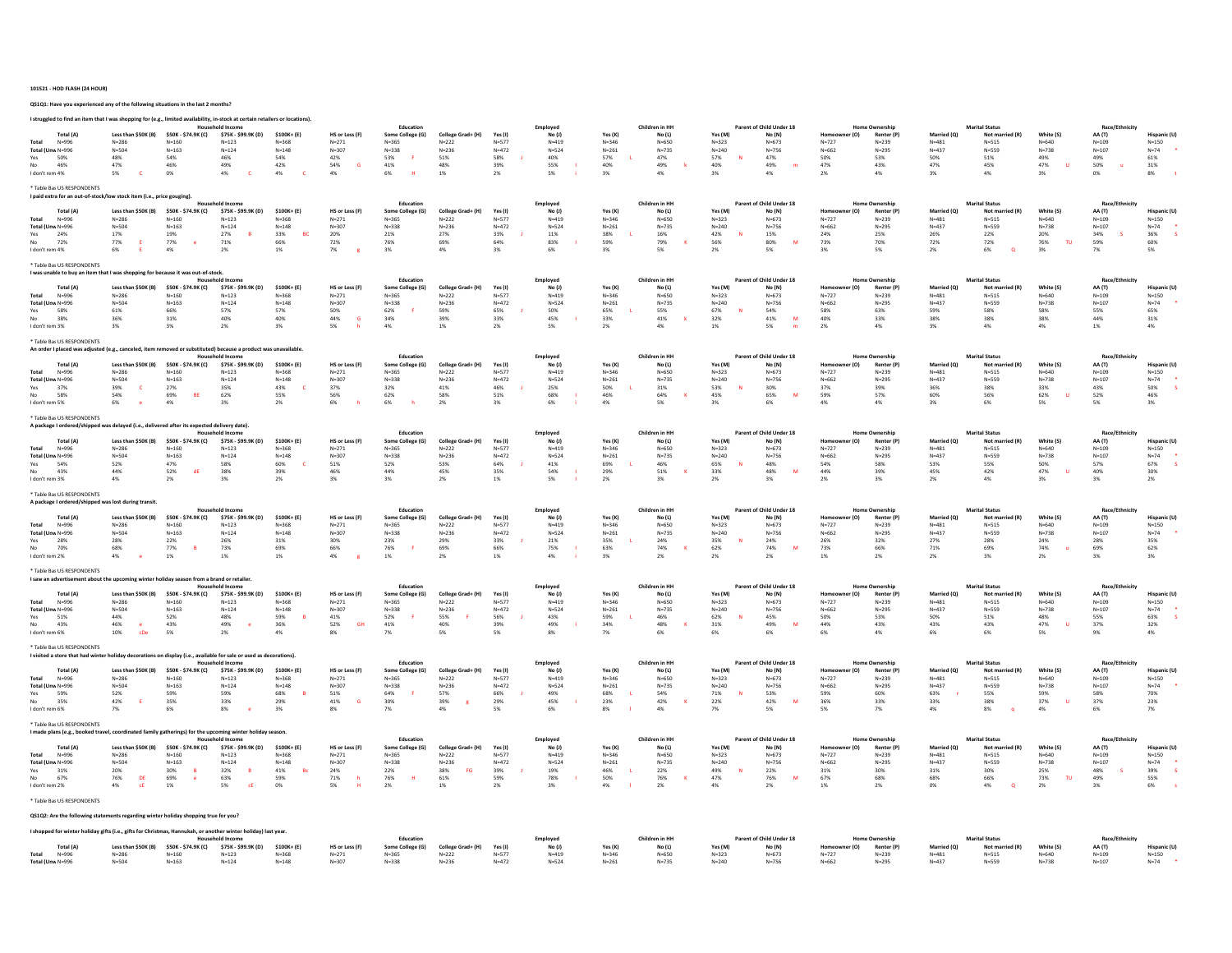| 69%<br>31%<br>Not at all s 0%                                                                                                                                                                               | 56%<br>44%<br>CdE<br>0%                                     | 70%<br>30%<br>E<br>0%                                       | 67%<br>33%<br>E.<br>0%                         | 83%<br>17%<br>0%                                   | 61%<br>39%<br>gh<br>0%                                 | 71%<br>29%<br>0%                                         | 72%<br>28%<br>0%                                          | 79%<br>21%<br>0%                                | 55%<br>45%<br>0%                     | 81%<br>19%<br>0%                                | 63%<br>37%<br>$\mathbf{K}$<br>0%                  | 83%<br>17%<br>0%                                | 62%<br>38%<br>M<br>0%                               | 70%<br>30%<br>0%                                        | 67%<br>33%<br>0%                                   | 73%<br>27%<br>0%                                    | 64%<br>36%<br>$\alpha$<br>0%                            | 67%<br>33%<br>U<br>0%                   | 68%<br>32%<br><b>u</b><br>0%                   | 84%<br>16%<br>0%                                 |
|-------------------------------------------------------------------------------------------------------------------------------------------------------------------------------------------------------------|-------------------------------------------------------------|-------------------------------------------------------------|------------------------------------------------|----------------------------------------------------|--------------------------------------------------------|----------------------------------------------------------|-----------------------------------------------------------|-------------------------------------------------|--------------------------------------|-------------------------------------------------|---------------------------------------------------|-------------------------------------------------|-----------------------------------------------------|---------------------------------------------------------|----------------------------------------------------|-----------------------------------------------------|---------------------------------------------------------|-----------------------------------------|------------------------------------------------|--------------------------------------------------|
| * Table Ba: US RESPONDENTS<br>I have started or plan to start shopping for winter holiday gifts (i.e., gifts for Christmas, Hannukah, or another winter holiday) this year.                                 |                                                             |                                                             |                                                |                                                    |                                                        |                                                          |                                                           |                                                 |                                      |                                                 |                                                   |                                                 |                                                     |                                                         |                                                    |                                                     |                                                         |                                         |                                                |                                                  |
|                                                                                                                                                                                                             |                                                             |                                                             | <b>Household Income</b><br>\$75K - \$99.9K (D) | \$100K+ (E)                                        |                                                        | Education                                                |                                                           |                                                 | Employed<br>No (J)                   |                                                 | Children in HH                                    |                                                 | Parent of Child Under 18                            |                                                         | <b>Home Ownership</b>                              |                                                     | <b>Marital Status</b>                                   | White (S)                               | Race/Ethr                                      |                                                  |
| <b>Total (A)</b><br>$N = 996$<br>Total (Unw N=996<br>62%<br>Yes<br>35%<br>N <sub>0</sub>                                                                                                                    | Less than \$50K (B)<br>$N = 286$<br>$N = 504$<br>51%<br>43% | \$50K - \$74.9K (C)<br>$N = 160$<br>$N = 163$<br>59%<br>39% | $N = 123$<br>$N = 124$<br>58%<br>42%           | $N = 368$<br>$N = 148$<br><b>BCD</b><br>76%<br>23% | HS or Less (F)<br>$N = 271$<br>$N = 307$<br>56%<br>39% | Some College (G)<br>$N = 365$<br>$N = 338$<br>62%<br>35% | College Grad+ (H)<br>$N = 222$<br>$N = 236$<br>68%<br>30% | Yes (I)<br>$N = 577$<br>$N = 472$<br>69%<br>28% | $N = 419$<br>$N = 524$<br>51%<br>46% | Yes (K)<br>$N = 346$<br>$N = 261$<br>72%<br>25% | No (L)<br>$N = 650$<br>$N = 735$<br>56%<br>$41\%$ | Yes (M)<br>$N = 323$<br>$N = 240$<br>73%<br>23% | No (N)<br>$V = 673$<br>$N = 756$<br>56%<br>41%<br>M | er (O)<br>Homeo<br>$N = 727$<br>$N = 662$<br>61%<br>37% | Renter (P)<br>$N = 239$<br>$N = 295$<br>65%<br>30% | Married (Q)<br>$N = 481$<br>$N = 437$<br>67%<br>31% | Not married (R)<br>$N = 515$<br>$N = 559$<br>56%<br>39% | $N = 640$<br>$N = 738$<br>$61\%$<br>37% | AA (T)<br>$N = 109$<br>$N = 107$<br>61%<br>37% | Hispanic (I<br>$N = 150$<br>$N=74$<br>70%<br>24% |
| Not at all s 3%                                                                                                                                                                                             | DE<br>6%                                                    | 3%                                                          | 0%                                             | 1%                                                 | 4%                                                     | 3%                                                       | 2%                                                        | 3%                                              | 3%                                   | 3%                                              | 3%                                                | 4%                                              | 3%                                                  | 2%                                                      | 5%                                                 | 1%                                                  | 5%<br>$\Omega$                                          | 2%                                      | 3%                                             | 6%                                               |
| * Table Ba: US RESPONDENTS                                                                                                                                                                                  |                                                             |                                                             |                                                |                                                    |                                                        |                                                          |                                                           |                                                 |                                      |                                                 |                                                   |                                                 |                                                     |                                                         |                                                    |                                                     |                                                         |                                         |                                                |                                                  |
| QS1Q3: Compared to when you started shopping for winter holiday gifts last year, did you start or do you plan to start shopping for winter holiday gifts earlier, later, or around the same time this year? |                                                             |                                                             |                                                |                                                    |                                                        |                                                          |                                                           |                                                 |                                      |                                                 |                                                   |                                                 |                                                     |                                                         |                                                    |                                                     |                                                         |                                         |                                                |                                                  |
| <b>Total (A)</b>                                                                                                                                                                                            | Less than \$50K (B)                                         | \$50K - \$74.9K (C)                                         | <b>Household Income</b><br>\$75K - \$99.9K (D) | \$100K+ (E)                                        | HS or Less (F)                                         | Education<br>Some College (G)                            | College Grad+ (H)                                         | Yes (I)                                         | Emploved<br>No (J)                   | Yes (K)                                         | Children in HH<br>No (L)                          | Yes (M)                                         | Parent of Child Under 18<br>No (N)                  | r(0)<br>Homeo                                           | <b>Home Ownership</b><br>Renter (P)                | Married (O)                                         | <b>Marital Status</b><br>Not married (R                 | White (S)                               | Race/Ethnicit<br>AA (T)                        | Hispanic (U                                      |
| <b>Total</b><br>$N = 510$                                                                                                                                                                                   | $N = 104$                                                   | $N=78$                                                      | $N = 63$                                       | $N = 251$                                          | $N = 121$                                              | $N = 185$                                                | $N = 129$                                                 | $N = 352$                                       | $N = 159$                            | $N = 214$                                       | $N = 296$                                         | $N = 208$                                       | $N = 302$                                           | $N = 377$                                               | $N = 125$                                          | $N = 281$                                           | $N = 229$                                               | $N = 322$                               | $N = 53$                                       | $N = 97$                                         |
| Total (Unw N=433<br>Earlier<br>36%                                                                                                                                                                          | $N = 183$<br>37%                                            | $N = 83$<br>34%                                             | $N=59$<br>26%                                  | $N = 94$<br>40%                                    | $N = 120$<br>39%                                       | $N = 151$<br>36%                                         | $N = 111$<br>35%                                          | $N = 248$<br>39%                                | $N = 185$<br>31%                     | $N = 149$<br>38%                                | $N = 284$<br>35%                                  | $N = 142$<br>41%                                | $N = 291$<br>33%                                    | $N = 302$<br>39%                                        | $N = 123$<br>29%                                   | $N = 215$<br>35%                                    | $N = 218$<br>38%                                        | $N = 324$<br>34%                        | $N = 39$<br>su<br>64%                          | $N = 40$<br>33%                                  |
| Around the 52%                                                                                                                                                                                              | 53%                                                         | 55%                                                         | 63%                                            | 47%                                                | 53%                                                    | 55%                                                      | 49%                                                       | 49%                                             | 60%                                  | 46%                                             | 56%                                               | 42%                                             | 59%                                                 | 51%                                                     | 55%                                                | 57%                                                 | 46%                                                     | 56%                                     | 34%                                            | 48%                                              |
| 10%<br>Later<br>Not at all s 1%                                                                                                                                                                             | 8%<br>1%                                                    | 10%<br>0%                                                   | 11%<br>0%                                      | 11%<br>2%                                          | 7%<br>1%                                               | 8%<br>0%                                                 | 12%<br>4%                                                 | 11%<br>1%                                       | 8%<br>1%                             | 14%<br>2%                                       | 8%<br>0%                                          | 14%<br>3%                                       | 8%<br>0%                                            | 10%<br>0%                                               | 11%<br>4%                                          | 8%<br>0%                                            | 13%<br>2%                                               | 9%<br>2%                                | 1%<br>1%                                       | 19%<br>0%                                        |
| Table Ba: SHOPPED FOR WINTER HOLIDAY GIFTS LAST YEAR AND WILL AGAIN THIS YEAR                                                                                                                               |                                                             |                                                             |                                                |                                                    |                                                        |                                                          |                                                           |                                                 |                                      |                                                 |                                                   |                                                 |                                                     |                                                         |                                                    |                                                     |                                                         |                                         |                                                |                                                  |
|                                                                                                                                                                                                             |                                                             |                                                             |                                                |                                                    |                                                        |                                                          |                                                           |                                                 |                                      |                                                 |                                                   |                                                 |                                                     |                                                         |                                                    |                                                     |                                                         |                                         |                                                |                                                  |
| QS1Q4: Which of the following are reasons why you started or plan to start shopping for winter holiday gifts earlier this year compared to last year? Please select all that apply.                         |                                                             |                                                             |                                                |                                                    |                                                        |                                                          |                                                           |                                                 |                                      |                                                 |                                                   |                                                 |                                                     |                                                         |                                                    |                                                     |                                                         |                                         |                                                |                                                  |
| <b>Total (A)</b>                                                                                                                                                                                            | Less than \$50K (B)                                         | \$50K - \$74.9K (C)                                         | d Income<br>\$75K - \$99.9K (D)                | \$100K+ (E)                                        | HS or Less (F)                                         | Education<br>Some College (G)                            | College Grad+ (H)                                         | Yes (I)                                         | Employed<br>No (J)                   | Yes (K)                                         | Children in HI<br>No (L)                          | Yes (M                                          | Parent of Child Under 18<br>No (N)                  |                                                         | Renter (P)                                         |                                                     | <b>Marital Status</b><br>Not ma                         | White (S)                               | Race/E<br>AA (T)                               | Hispanic (L                                      |
| $N = 185$<br>Total                                                                                                                                                                                          | $N = 39$<br>$N = 69$                                        | $N = 27$<br>$N = 30$                                        | $N=16$<br>$\bullet\bullet$                     | $N = 100$                                          | $N=47$<br>$N = 41$                                     | $N = 66$<br>$N = 55$                                     | $N = 45$<br>$N = 46$                                      | $N = 136$<br>$N = 93$                           | $N = 49$<br>$N - 67$                 | $N = 80$<br>$N = 54$                            | $N = 105$<br>$N = 106$                            | $N = 85$<br>$N = 54$                            | $N = 101$<br>$N = 106$                              | $N = 147$<br>$N = 114$                                  | $N = 37$<br>$N = 44$                               | $N = 97$<br>$N = 75$                                | $N = 88$<br>$N = 85$                                    | $N = 109$<br>$N = 117$                  | $N = 34$                                       | $N = 32$                                         |
| Total (Unw N=160<br>I think over 64%                                                                                                                                                                        | 68%                                                         | 60%                                                         | $N=20$<br>72%                                  | $N = 36$<br>63%                                    | 54%                                                    | 64%                                                      | 69%                                                       | 62%                                             | 69%                                  | 57%                                             | 70%                                               | 56%                                             | 70%                                                 | 61%                                                     | 75%                                                | 70%                                                 | 58%                                                     | 67%                                     | $N=21$<br>42%                                  | $N = 14$<br>87%                                  |
| I'm worrier 56%                                                                                                                                                                                             | 47%                                                         | 65%                                                         | 82%<br>Be                                      | 51%                                                | 27%                                                    | 68%                                                      | 61%                                                       | 57%                                             | 54%                                  | 51%                                             | 60%                                               | 48%                                             | 64%                                                 | 55%                                                     | 60%                                                | 65%                                                 | 47%                                                     | 60%                                     | 26%                                            | 83%                                              |
| I'm worrier 47%<br>I want to g 45%                                                                                                                                                                          | 58%<br>47%                                                  | 61%<br>51%                                                  | 66%<br>74%<br>bE                               | 35%<br>39%                                         | 40%<br>51%                                             | 52%<br>56%                                               | 58%<br>42%                                                | 45%<br>49%                                      | 52%<br>34%                           | 49%<br>35%                                      | 46%<br>52%                                        | 43%<br>38%                                      | 51%<br>50%                                          | 44%<br>38%                                              | 58%<br>72%<br>$\circ$                              | 48%<br>30%                                          | 47%<br>61%<br>$\circ$                                   | 46%<br>42%                              | 28%<br>41%                                     | 73%<br>60%                                       |
| I think mor 41%                                                                                                                                                                                             | 43%                                                         | 31%                                                         | 37%                                            | 43%                                                | 35%                                                    | 46%                                                      | 38%                                                       | 42%                                             | 36%                                  | 43%                                             | 39%                                               | 46%                                             | 36%                                                 | 38%                                                     | 50%                                                | 40%                                                 | 41%                                                     | 32%                                     | 5.7%                                           | 55%                                              |
| I'm excited 39%<br>Brands and 37%                                                                                                                                                                           | 45%<br>32%                                                  | 43%<br>30%                                                  | 54%<br>60%<br>bc                               | 34%<br>37%                                         | 38%<br>37%                                             | 50%<br>28%                                               | 31%<br>47%                                                | 39%<br>40%                                      | 40%<br>26%                           | 41%<br>31%                                      | 37%<br>41%                                        | 44%<br>36%                                      | 35%<br>37%                                          | 31%<br>33%                                              | 68%<br>$\Omega$<br>51%                             | 28%<br>36%                                          | 52%<br>$\Omega$<br>38%                                  | 39%<br>32%                              | 43%<br>44%                                     | 36%<br>49%                                       |
| I know wh: 34%                                                                                                                                                                                              | 35%                                                         | 29%                                                         | 45%                                            | 34%                                                | 36%                                                    | 33%                                                      | 39%                                                       | 37%                                             | 26%                                  | 26%                                             | 41%                                               | 25%                                             | 42%                                                 | 33%                                                     | 36%                                                | 29%                                                 | 40%                                                     | 30%                                     | 32%                                            | 39%                                              |
| I started sh 24%                                                                                                                                                                                            | 21%                                                         | 32%                                                         | 41%                                            | 21%                                                | 32%                                                    | 26%                                                      | 22%                                                       | 30%                                             | 8%                                   | 35%                                             | 16%                                               | 39%                                             | 11%                                                 | 19%                                                     | 45%<br>$\Omega$                                    | 18%                                                 | 31%                                                     | 17%                                     | 42%                                            | 27%                                              |
| Other 1%<br>3.87<br>Count                                                                                                                                                                                   | 1%<br>3.98                                                  | 4%<br>4.06                                                  | 0%<br>5.30                                     | 0%<br>3.58                                         | 0%<br>3.50                                             | 1%<br>4.25                                               | 2%<br>4.10                                                | 1%<br>4.02                                      | 1%<br>3.45                           | 0%<br>3.68                                      | 1%<br>4.02                                        | 0%<br>3.74                                      | 1%<br>3.98                                          | 0%<br>3.54                                              | 4%<br>5.19                                         | 0%<br>3.62                                          | 2%<br>4.16                                              | 0%<br>3.63                              | 0%<br>3.56                                     | 0%<br>5.10                                       |
| * Table Ba: SHOPPING FOR WINTER HOLIDAY GIFTS EARLIER THIS YEAR                                                                                                                                             |                                                             |                                                             |                                                |                                                    |                                                        |                                                          |                                                           |                                                 |                                      |                                                 |                                                   |                                                 |                                                     |                                                         |                                                    |                                                     |                                                         |                                         |                                                |                                                  |
| QS1Q5: How much do you agree or disagree with each of the following statements?                                                                                                                             |                                                             |                                                             |                                                |                                                    |                                                        |                                                          |                                                           |                                                 |                                      |                                                 |                                                   |                                                 |                                                     |                                                         |                                                    |                                                     |                                                         |                                         |                                                |                                                  |
| Winter holiday marketing (e.g., in-store displays, advertisements) shouldn't start before Thanksgiving                                                                                                      |                                                             |                                                             |                                                |                                                    |                                                        |                                                          |                                                           |                                                 |                                      |                                                 |                                                   |                                                 |                                                     |                                                         |                                                    |                                                     |                                                         |                                         |                                                |                                                  |
|                                                                                                                                                                                                             |                                                             |                                                             | <b>Household Income</b>                        |                                                    |                                                        | Education                                                |                                                           |                                                 | Employer                             |                                                 | Children in HI                                    |                                                 | Parent of Child Under 18                            |                                                         | <b>Home Ownership</b>                              |                                                     | <b>Marital Status</b>                                   |                                         | Race/Eth                                       |                                                  |
| <b>Total</b> (A<br>$N = 996$<br>Total                                                                                                                                                                       | Less than \$50K (B)<br>$N = 286$                            | \$50K - \$74.9K (C)<br>$N = 160$                            | \$75K - \$99.9K (D)<br>$N = 123$               | \$100K+ (E)<br>$N = 368$                           | HS or Less (F)<br>$N = 271$                            | Some College (G)<br>$N = 365$                            | College Grad+ (H)<br>$N = 222$                            | Yes (I)<br>$N = 577$                            | No (J)<br>$N = 419$                  | Yes (K)<br>$N = 346$                            | No (L)<br>$N = 650$                               | Yes (M<br>$N = 323$                             | No (N)<br>$N = 673$                                 | $N=727$                                                 | Renter (P)<br>$N = 239$                            | Married (O<br>$N = 481$                             | Not ma<br>$N = 515$                                     | White (S)<br>$N = 640$                  | AA (T)<br>$N = 109$                            | $N = 150$                                        |
| Total (Unw N=996                                                                                                                                                                                            | $N = 504$                                                   | $N = 163$                                                   | $N = 124$                                      | $N = 148$                                          | $N = 307$                                              | $N = 338$                                                | $N = 236$                                                 | $N = 472$                                       | $N = 524$                            | $N = 261$                                       | $N = 735$                                         | $N = 240$                                       | $N = 756$                                           | $N = 662$                                               | $N = 295$                                          | $N = 437$                                           | $N = 559$                                               | $N = 738$                               | $N = 107$                                      | $N=74$                                           |
| NET: AGRE 68%<br>Stronj 36%                                                                                                                                                                                 | 65%<br>31%                                                  | 70%<br>32%                                                  | 70%<br>29%                                     | 72%<br>46%<br><b>BCD</b>                           | 54%<br>26%                                             | 71%<br>37%                                               | 73%<br>36%                                                | 68%<br>37%                                      | 69%<br>35%                           | 64%<br>32%                                      | 71%<br>38%                                        | 66%<br>33%                                      | 70%<br>37%                                          | 71%<br>37%                                              | 64%<br>35%                                         | 75%<br>43%                                          | 62%<br>29%                                              | 73%<br>37%                              | 54%<br>30%                                     | 68%<br>$41\%$                                    |
| Some 32%                                                                                                                                                                                                    | 34%                                                         | 39%                                                         | 42%                                            | 27%                                                | 29%                                                    | 34%                                                      | 36%                                                       | 31%                                             | 34%                                  | 32%                                             | 33%                                               | 33%                                             | 32%                                                 | 34%                                                     | 29%                                                | 32%                                                 | 33%                                                     | 36%                                     | 25%                                            | 27%                                              |
| NET: DISA(32%<br>Some 20%                                                                                                                                                                                   | 35%<br>23%                                                  | 30%<br>19%                                                  | 30%<br>19%                                     | 28%<br>18%                                         | 46%<br><b>GH</b><br>30%<br><b>GH</b>                   | 29%<br>18%                                               | 27%<br>17%                                                | 32%<br>20%                                      | 31%<br>21%                           | 36%<br>22%                                      | 29%<br>20%                                        | 34%<br>22%                                      | 30%<br>20%                                          | 29%<br>19%                                              | 36%<br>23%                                         | 25%<br>17%                                          | 38%<br>$\circ$<br>23%                                   | 27%<br>17%                              | 46%<br>31%<br>Su                               | 32%<br>16%                                       |
| Stronj 11%                                                                                                                                                                                                  | 12%                                                         | 10%                                                         | 11%                                            | 10%                                                | 16%                                                    | 11%                                                      | 10%                                                       | 12%                                             | 10%                                  | 14%                                             | 10%                                               | 13%                                             | 10%                                                 | 10%                                                     | 13%                                                | 8%                                                  | 14%<br>$\circ$                                          | 10%                                     | 15%                                            | 16%                                              |
| * Table Bas US RESPONDENTS                                                                                                                                                                                  |                                                             |                                                             |                                                |                                                    |                                                        |                                                          |                                                           |                                                 |                                      |                                                 |                                                   |                                                 |                                                     |                                                         |                                                    |                                                     |                                                         |                                         |                                                |                                                  |
| The current COVID-19 situation is causing shipping issues (e.g., delays, missing packages).                                                                                                                 |                                                             |                                                             | <b>Household Income</b>                        |                                                    |                                                        | Education                                                |                                                           |                                                 | Emploved                             |                                                 | Children in HH                                    |                                                 | Parent of Child Under 18                            |                                                         | <b>Home Ownership</b>                              |                                                     | <b>Marital Status</b>                                   |                                         | Race/Ethnicit                                  |                                                  |
| <b>Total (A)</b>                                                                                                                                                                                            | Less than \$50K (B)                                         | \$50K - \$74.9K (C)                                         | \$75K - \$99.9K (D)                            | \$100K+ (E)                                        | HS or Less (F)                                         | Some College (G)                                         | College Grad+ (H)                                         | Yes (I)                                         | No(1)                                | Yes (K)                                         | No (L)                                            | Yes (M)                                         | No (N)                                              | Homeowner (O)                                           | Renter (P)                                         | Married (O)                                         | Not married (R)                                         | White (S)                               | AA (T)                                         | Hispanic (U                                      |
| Total<br>$N = 996$                                                                                                                                                                                          | $N = 286$                                                   | $N = 160$                                                   | $N = 123$                                      | $N = 368$                                          | $N = 271$                                              | $N = 365$                                                | $N = 222$                                                 | $N = 577$                                       | $N = 419$                            | $N = 346$                                       | $N = 650$                                         | $N = 323$                                       | $N = 673$                                           | $N = 727$                                               | $N = 239$                                          | $N = 481$                                           | $N = 515$                                               | $N = 640$                               | $N = 109$                                      | $N = 150$                                        |
| Total (Unw N=996<br>NET: AGRE 81%                                                                                                                                                                           | $N = 504$<br>78%                                            | $N = 163$<br>82%                                            | $N = 124$<br>84%                               | $N = 148$<br>85%                                   | $N = 307$<br>75%                                       | $N = 338$<br>83%                                         | $N = 236$<br>80%                                          | $N = 472$<br>82%                                | $N = 524$<br>80%                     | $N = 261$<br>80%                                | $N = 735$<br>82%                                  | $N = 240$<br>79%                                | $N = 756$<br>82%                                    | $N = 662$<br>81%                                        | $N = 295$<br>84%                                   | $N = 437$<br>86%                                    | $N = 559$<br>76%                                        | $N = 738$<br>83%                        | $N = 107$<br>74%                               | $N = 74$<br>76%                                  |
| Stronj 39%<br>Some 42%                                                                                                                                                                                      | 36%<br>42%                                                  | 39%<br>43%                                                  | 32%<br>52%                                     | 46%<br>39%                                         | 32%<br>43%                                             | 39%                                                      | 43%<br>37%                                                | 44%<br>38%                                      | 32%<br>48%                           | 43%<br>36%                                      | 37%<br>45%                                        | 44%<br>35%                                      | 37%<br>45%                                          | 38%<br>43%                                              | 44%<br>40%                                         | 44%<br>42%                                          | 34%<br>42%                                              | 39%<br>44%                              | 35%<br>39%                                     | 47%<br>28%                                       |
| NET: DISA( 19%                                                                                                                                                                                              | 22%                                                         | 18%                                                         | 16%                                            | 15%                                                | 25%                                                    | 43%<br>17%                                               | 20%                                                       | 18%                                             | 20%                                  | 20%                                             | 18%                                               | 21%                                             | 18%                                                 | 19%                                                     | 16%                                                | 14%                                                 | 24%<br>$\alpha$                                         | 17%                                     | 26%                                            | 24%                                              |
| Some 11%<br>Stronj 8%                                                                                                                                                                                       | CDe<br>17%<br>4%                                            | 9%<br>9%                                                    | $5\%$<br>11%                                   | 10%<br>6%                                          | 17%<br>8%                                              | 10%<br>7%                                                | $11\%$<br>9%                                              | 12%<br>7%                                       | 11%<br>10%                           | 10%<br>10%                                      | 12%<br>7%                                         | 10%<br>10%                                      | 12%<br>7%                                           | $11\%$<br>9%                                            | $12\%$<br>4%                                       | 7%<br>7%                                            | 15%<br>$\alpha$<br>9%                                   | $10\%$<br>6%                            | 20%<br>6%                                      | 12%<br>12%                                       |
|                                                                                                                                                                                                             |                                                             |                                                             |                                                |                                                    |                                                        |                                                          |                                                           |                                                 |                                      |                                                 |                                                   |                                                 |                                                     |                                                         |                                                    |                                                     |                                                         |                                         |                                                |                                                  |
| * Table Bas US RESPONDENTS<br>The current COVID-19 situation is making it difficult for me to find some products.                                                                                           |                                                             |                                                             |                                                |                                                    |                                                        |                                                          |                                                           |                                                 |                                      |                                                 |                                                   |                                                 |                                                     |                                                         |                                                    |                                                     |                                                         |                                         |                                                |                                                  |
| Total (A)                                                                                                                                                                                                   | Less than \$50K (B)                                         | \$50K - \$74.9K (C)                                         | ehold Incor<br>\$75K - \$99.9K (D)             | \$100K+ (E)                                        | HS or Less (F)                                         | Education<br>Some College (G)                            | College Grad+ (H)                                         | Yes (I)                                         | Employed<br>$No$ $(1)$               | Yes (K)                                         | Children in HH<br>No (L)                          | Yes (M)                                         | Parent of Child Under 18<br>No (N)                  | r(0)                                                    | <b>Home Ownership</b><br>Renter (P)                | Married (O)                                         | <b>Marital Status</b><br>Not married (R)                | White (S)                               | Race/Ethnicit<br>AA (T)                        | <b>Hispanic (U)</b>                              |
| $N = 996$<br>Total                                                                                                                                                                                          | $N = 286$                                                   | $N = 160$                                                   | $N=123$                                        | $N = 368$                                          | $N = 271$                                              | $N = 365$                                                | $N=222$                                                   | $N = 577$                                       | $N = 419$                            | $N = 346$                                       | $N = 650$                                         | $N = 323$                                       | $N = 673$                                           | $N=727$                                                 | $N=239$                                            | $N = 481$                                           | $N = 515$                                               | $N = 640$                               | $N = 109$                                      | $N=150$                                          |
| Total (Unw N=996<br>NFT: AGRF 66%                                                                                                                                                                           | $N = 504$<br>68%                                            | $N = 163$<br>67%                                            | $N = 124$<br>65%                               | $N = 148$<br>68%                                   | $N = 307$<br>60%                                       | $N = 338$<br>64%                                         | $N = 236$<br>73%                                          | $N = 472$<br>73%                                | $N = 524$<br>57%                     | $N = 261$                                       | $N = 735$<br>63%                                  | $N = 240$<br>74%                                | $N = 756$<br>62%                                    | $N = 662$<br>66%                                        | $N = 295$<br>68%                                   | $N = 437$<br>68%                                    | $N = 559$<br>65%                                        | $N = 738$<br>67%                        | $N = 107$<br>56%                               | $N=74$<br>77%                                    |
| Stroni 26%                                                                                                                                                                                                  | 24%                                                         | 25%                                                         | 22%                                            | 30%                                                | 25%                                                    | 27%                                                      | 22%                                                       | 31%                                             | 18%                                  | 72%<br>33%                                      | 22%                                               | 34%                                             | 22%                                                 | 23%                                                     | 34%<br>$\Omega$                                    | 27%                                                 | 25%                                                     | 25%                                     | 27%                                            | 30%                                              |
| Some 40%                                                                                                                                                                                                    | 44%                                                         | 43%                                                         | 43%                                            | 37%                                                | 35%                                                    | 37%                                                      | 51%<br>EG                                                 | 42%                                             | 38%                                  | 39%                                             | 41%                                               | 40%                                             | 40%                                                 | 43%                                                     | 34%                                                | 41%                                                 | 40%                                                     | 42%                                     | 29%                                            | 47%                                              |
| NET: DISA(34%<br>Some 22%                                                                                                                                                                                   | 32%<br>21%                                                  | 33%<br>22%                                                  | 35%<br>25%                                     | 32%<br>21%                                         | 40%<br>23%                                             | 36%<br>23%                                               | 27%<br>20%                                                | 27%<br>18%                                      | 43%<br>28%                           | 28%<br>17%                                      | 37%<br><b>k</b><br>25%<br>$\mathbf{K}$            | 26%<br>13%                                      | 38%<br>M<br>27%<br>M                                | 34%<br>22%                                              | 32%<br>21%                                         | 32%<br>22%                                          | 35%<br>23%                                              | 33%<br>23%                              | 44%<br>$\mathbf{u}$<br>23%                     | 23%<br>12%                                       |
| Stroni 12%                                                                                                                                                                                                  | 11%                                                         | 10%                                                         | 10%                                            | 11%                                                | 17%                                                    | 12%                                                      | 7%                                                        | 9%                                              | 15%                                  | 11%                                             | 12%                                               | 12%                                             | 11%                                                 | 12%                                                     | 12%                                                | 11%                                                 | 13%                                                     | 10%                                     | 20%                                            | 11%                                              |
| * Table Bas US RESPONDENTS                                                                                                                                                                                  |                                                             |                                                             |                                                |                                                    |                                                        |                                                          |                                                           |                                                 |                                      |                                                 |                                                   |                                                 |                                                     |                                                         |                                                    |                                                     |                                                         |                                         |                                                |                                                  |
| A brand or retailer's operational issues (e.g., inventory shortages, shipping delays) shouldn't impact its customers' shopp                                                                                 |                                                             |                                                             | old Income                                     |                                                    | ing experience                                         | Education                                                |                                                           |                                                 | Employed                             |                                                 | Children in HH                                    |                                                 | Parent of Child Under 18                            |                                                         | <b>Home Ownership</b>                              |                                                     | <b>Marital Status</b>                                   |                                         | Race/Ethnicit                                  |                                                  |
| <b>Total (A</b>                                                                                                                                                                                             | Less than \$50K (B)                                         | \$50K - \$74.9K (C)                                         | \$75K - \$99.9K (D)                            | \$100K+ (E)                                        | HS or Less (F)                                         | Some College (G)                                         | College Grad+ (H)                                         | Yes (I)                                         | No (J)                               | Yes (K)                                         | <b>No (L)</b>                                     | Yes (M)                                         | No (N)                                              | r (O)                                                   | Renter (P)                                         | Married (Q)                                         | Not married (R)                                         | White (S)                               | <b>AA</b> (T)                                  | Hispanic (U                                      |
| $N = 996$<br>Total (Unw N=996                                                                                                                                                                               | $N = 286$<br>$N = 504$                                      | $N = 160$<br>$N = 163$                                      | $N = 123$<br>$N = 124$                         | $N = 368$<br>$N = 148$                             | $N = 271$<br>$N = 307$                                 | $N = 365$<br>$N = 338$                                   | $N = 222$<br>$N = 236$                                    | $N = 577$<br>$N = 472$                          | $N = 419$<br>$N = 524$               | $N = 346$<br>$N = 261$                          | $N = 650$<br>$N = 735$                            | $N = 323$<br>$N = 240$                          | $N = 673$<br>$N = 756$                              | $N = 72$<br>$N = 662$                                   | $N = 239$<br>$N = 295$                             | $N = 481$<br>$N = 437$                              | $N = 515$<br>$N = 559$                                  | $N = 640$<br>$N = 738$                  | $N = 109$<br>$N = 107$                         | $N = 150$<br>$N=74$                              |
| NET: AGRE 62%                                                                                                                                                                                               | 62%                                                         | 68%                                                         | 56%                                            | 64%                                                | 61%                                                    | 61%                                                      | 61%                                                       | 67%                                             | 55%                                  | 67%                                             | 59%                                               | 72%                                             | 57%                                                 | 61%                                                     | 68%                                                | 63%                                                 | 60%                                                     | 61%                                     | 67%                                            | 66%                                              |
| Strony 21%                                                                                                                                                                                                  | 19%                                                         | 24%                                                         | 15%                                            | 25%                                                | 21%                                                    | 20%                                                      | 21%                                                       | 25%                                             | 16%                                  | 23%                                             | 21%                                               | 25%                                             | 19%                                                 | 22%                                                     | 23%                                                | 22%                                                 | 20%                                                     | 19%                                     | 26%                                            | 31%                                              |
| Some 40%<br>NET: DISA(38%                                                                                                                                                                                   | 43%<br>38%                                                  | 44%<br>32%                                                  | 41%<br>44%                                     | 38%<br>36%                                         | 41%<br>39%                                             | $41\%$<br>39%                                            | 40%<br>39%                                                | 42%<br>33%                                      | 39%<br>45%                           | 45%<br>33%                                      | 38%<br>41%                                        | 46%<br>28%                                      | 38%<br>43%<br>M                                     | 39%<br>39%                                              | 45%<br>32%                                         | 41%<br>37%                                          | 40%<br>40%                                              | 42%<br>39%                              | 41%<br>33%                                     | 35%<br>34%                                       |
| Some 27%                                                                                                                                                                                                    | 27%                                                         | 24%                                                         | 31%                                            | 26%                                                | 24%                                                    | 29%                                                      | 33%                                                       | 24%                                             | 32%                                  | 23%                                             | 30%                                               | 22%                                             | 30%                                                 | 29%                                                     | 21%                                                | 27%                                                 | 28%                                                     | 29%                                     | 21%                                            | 18%                                              |
| Stroni 11%                                                                                                                                                                                                  | 11%                                                         |                                                             | 13%                                            | 10%                                                | 15%                                                    | 10%                                                      | 6%                                                        | 9%                                              | 13%                                  | 10%                                             |                                                   |                                                 | 13%                                                 | 10%                                                     | 12%                                                |                                                     | 12%                                                     | 10%                                     | 12%                                            | 17%                                              |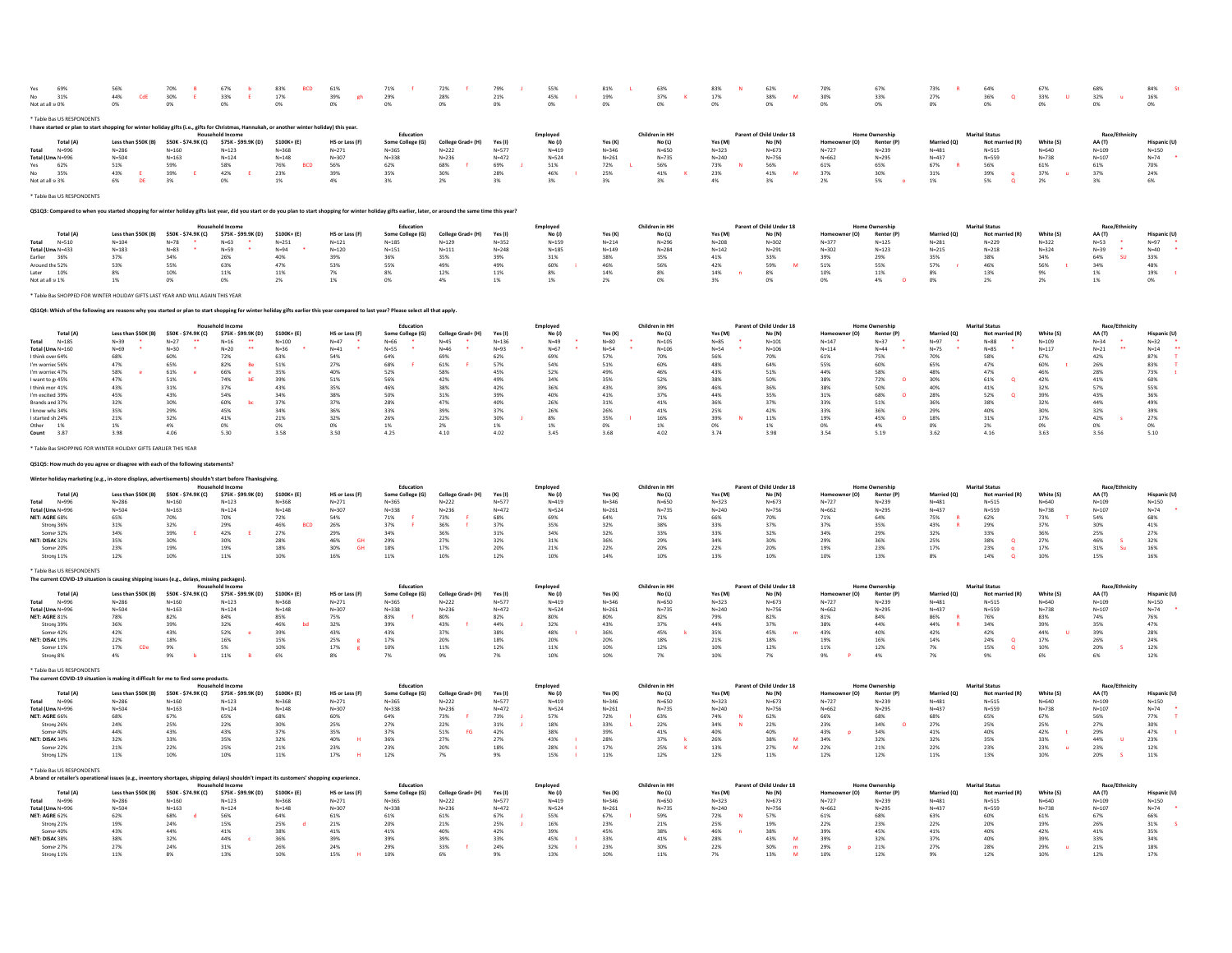| Overall, major brands and retailers have more to offer their customers than small businesses do                                                                              |                     |                     |                         |                   |                |                  |                   |           |           |           |                |           |                          |               |                       |             |                       |           |                |              |
|------------------------------------------------------------------------------------------------------------------------------------------------------------------------------|---------------------|---------------------|-------------------------|-------------------|----------------|------------------|-------------------|-----------|-----------|-----------|----------------|-----------|--------------------------|---------------|-----------------------|-------------|-----------------------|-----------|----------------|--------------|
|                                                                                                                                                                              |                     |                     | <b>Household Income</b> |                   |                | Education        |                   |           | Employed  |           | Children in HH |           | Parent of Child Under 18 |               | <b>Home Ownership</b> |             | <b>Marital Status</b> |           | Race/Ethnicity |              |
| Total (A)                                                                                                                                                                    | Less than \$50K (B) | \$50K - \$74.9K (C) | \$75K - \$99.9K (D)     | \$100K+ (E)       | HS or Less (F) | Some College (G) | College Grad+ (H) | Yes (I)   | No (J)    | Yes (K)   | No (L)         | Yes (M)   | No (N)                   | Homeowner (O) | Renter (P)            | Married (O) | Not married (R)       | White (S) | AA (T)         | Hispanic (U) |
| $N = 996$<br>Total                                                                                                                                                           | $N = 286$           | $N = 160$           | $N = 123$               | $N = 368$         | $N = 271$      | $N = 365$        | $N = 222$         | $N = 577$ | $N = 419$ | $N = 346$ | $N = 650$      | $N = 323$ | $N = 673$                | $N = 727$     | $N = 239$             | $N = 481$   | $N = 515$             | $N = 640$ | $N = 109$      | $N = 150$    |
| Total (Unw N=996                                                                                                                                                             | $N = 504$           | $N = 163$           | $N = 124$               | $N = 148$         | $N = 307$      | $N = 338$        | $N = 236$         | $N = 472$ | $N = 524$ | $N = 261$ | $N = 735$      | $N = 240$ | $N = 756$                | $N = 662$     | $N = 295$             | $N = 437$   | $N = 559$             | $N = 738$ | $N = 107$      | $N=74$       |
| NET: AGRE 62%                                                                                                                                                                | 66%                 | 71%                 | 63%                     | 56%               | 61%            | 60%              | 59%               | 64%       | 58%       | 63%       | 61%            | 65%       | 60%                      | 62%           | 65%                   | 67%         | 56%                   | 59%       | 57%            | 73%          |
| Stroni 20%                                                                                                                                                                   | 16%                 | 17%                 | 17%                     | 26%               | 13%            | 18%              | 19%               | 27%       | 10%       | 26%       | 16%            | 28%       | 16%                      | 19%           | 22%                   | 25%         | 15%                   | 14%       | 24%            | 42%          |
| Some 42%                                                                                                                                                                     | 50%                 | 54%                 | 46%                     | 30%               | 47%            | 42%              | 40%               | 37%       | 48%       | 37%       | 449            | 38%       | 44%                      | 42%           | 43%                   | 42%         | 42%                   | 45%       | 33%            | 31%          |
| NET: DISA(38%                                                                                                                                                                | 34%                 | 29%                 | 37%                     | 44%               | 39%            | 40%              | 41%               | 36%       | 42%       | 37%       | 39%            | 35%       | 40%                      | 38%           | 35%                   | 33%         | 44%                   | 41%       | 43%            | 27%          |
| Some 29%                                                                                                                                                                     | 25%                 | 22%                 | 23%                     | 35%               | 29%            | 29%              | 33%               | 29%       | 29%       | 25%       | 319            | 25%       | 31%                      | 29%           | 28%                   | 26%         | 32%                   | 32%       | 35%            | 20%          |
| Stroni 9%                                                                                                                                                                    | 9%                  | 7%                  | 14%                     | 9%                | 11%            | 11%              | 8%                | 7%        | 12%       | 11%       | 8%             | 10%       | 9%                       | 9%            | 8%                    | 7%          | 12%                   | 9%        | 8%             | 7%           |
|                                                                                                                                                                              |                     |                     |                         |                   |                |                  |                   |           |           |           |                |           |                          |               |                       |             |                       |           |                |              |
| * Table Ba: US RESPONDENTS                                                                                                                                                   |                     |                     |                         |                   |                |                  |                   |           |           |           |                |           |                          |               |                       |             |                       |           |                |              |
| I'm willing to pay more for a product or service if it comes from a small business.                                                                                          |                     |                     |                         |                   |                |                  |                   |           |           |           |                |           |                          |               |                       |             |                       |           |                |              |
|                                                                                                                                                                              |                     |                     | <b>Household Income</b> |                   |                | Education        |                   |           | Employed  |           | Children in HH |           | Parent of Child Under 18 |               | <b>Home Ownership</b> |             | <b>Marital Status</b> |           | Race/Ethnicity |              |
| Total (A)                                                                                                                                                                    | Less than \$50K (B) | \$50K - \$74.9K (C) | \$75K - \$99.9K (D)     | \$100K+ (E)       | HS or Less (F) | Some College (G) | College Grad+ (H) | Yes (I)   | No (J)    | Yes (K)   | No (L)         | Yes (M)   | No (N)                   | Homeowner (O) | Renter (P)            | Married (O) | Not married (R)       | White (S) | <b>AA</b> (T)  | Hispanic (U) |
| $N = 996$<br>Total                                                                                                                                                           | $N = 286$           | $N = 160$           | $N = 123$               | $N = 368$         | $N = 271$      | $N = 365$        | $N = 222$         | $N = 577$ | $N = 419$ | $N = 346$ | $N = 650$      | $N = 323$ | $N = 673$                | $N = 727$     | $N = 239$             | $N = 481$   | $N = 515$             | $N = 640$ | $N = 109$      | $N = 150$    |
| Total (Unw N=996                                                                                                                                                             | $N = 504$           | $N = 163$           | $N = 124$               | $N = 148$         | $N = 307$      | $N = 338$        | $N = 236$         | $N = 472$ | $N = 524$ | $N = 261$ | $N = 735$      | $N = 240$ | $N = 756$                | $N = 662$     | $N = 295$             | $N = 437$   | $N = 559$             | $N = 738$ | $N = 107$      | $N = 74$     |
| NET: AGRE 55%                                                                                                                                                                | 53%                 | 54%                 | 56%                     | 61%               | 47%            | 61%              | 52%               | 60%       | 48%       | 61%       | 52%            | 61%       | 52%                      | 55%           | 60%                   | 54%         | 56%                   | 54%       | 52%            | 66%          |
| Stroni 18%                                                                                                                                                                   | 15%                 | 9%                  | 9%                      | 29%<br><b>BCD</b> | 12%            | 18%              | 16%               | 23%       | 9%        | 26%       | 13%            | 28%       | 13%                      | 19%           | 14%                   | 19%         | 16%                   | 15%       | 21%            | 26%          |
| Some 37%                                                                                                                                                                     | 38%                 | 46%                 | 48%                     | 32%               | 35%            | 43%              | 37%               | 37%       | 39%       | 35%       | 39%            | 33%       | 39%                      | 35%           | 46%                   | 34%         | 40%                   | 39%       | 32%            | 40%          |
| NET: DISA( 45%                                                                                                                                                               | 47%                 | 46%                 | 44%                     | 39%               | 53%            | 39%              | 48%               | 40%       | 52%       | 39%       | 48%            | 39%       | 48%                      | 45%           | 40%                   | 46%         | 44%                   | 46%       | 48%            | 34%          |
| Some 32%                                                                                                                                                                     | 33%                 | 30%                 | 34%                     | 29%               | 36%            | 28%              | 37%               | 28%       | 38%       | 29%       | 34%            | 29%       | 34%                      | 33%           | 26%                   | 33%         | 32%                   | 33%       | 35%            | 21%          |
| Stroni 13%                                                                                                                                                                   | 14%                 | 16%                 | 9%                      | 10%               | 17%            | 11%              | 11%               | 12%       | 14%       | 10%       | 14%            | 10%       | 14%                      | 13%           | 14%                   | 14%         | 12%                   | 12%       | 13%            | 13%          |
|                                                                                                                                                                              |                     |                     |                         |                   |                |                  |                   |           |           |           |                |           |                          |               |                       |             |                       |           |                |              |
| * Table Ba: US RESPONDENTS                                                                                                                                                   |                     |                     |                         |                   |                |                  |                   |           |           |           |                |           |                          |               |                       |             |                       |           |                |              |
| In general, I expect to experience more issues (e.g., inventory shortages, shipping delays) when I shop at a small business than when I shop with a major brand or retailer. |                     |                     |                         |                   |                |                  |                   |           |           |           |                |           |                          |               |                       |             |                       |           |                |              |
|                                                                                                                                                                              |                     |                     | <b>Household Income</b> |                   |                | Education        |                   |           | Employed  |           | Children in HH |           | Parent of Child Under 18 |               | <b>Home Ownership</b> |             | <b>Marital Status</b> |           | Race/Ethnicity |              |
| Total (A)                                                                                                                                                                    | Less than \$50K (B) | \$50K - \$74.9K (C) | \$75K - \$99.9K (D)     | \$100K+ (E)       | HS or Less (F) | Some College (G) | College Grad+ (H) | Yes (I)   | No (J)    | Yes (K)   | No (L)         | Yes (M)   | No (N)                   | Homeowner (O) | Renter (P             | Married (O) | Not married (R)       | White (S) | <b>AA</b> (T)  | Hispanic (U) |
| $N = 996$<br>Total                                                                                                                                                           | $N = 286$           | $N = 160$           | $N = 123$               | $N = 368$         | $N = 271$      | $N = 365$        | $N = 222$         | $N = 577$ | $N = 419$ | $N = 346$ | $N = 650$      | $N = 323$ | $N = 673$                | $N = 727$     | $N = 239$             | $N = 481$   | $N = 515$             | $N = 640$ | $N = 109$      | $N = 150$    |
| Total (Unw N=996                                                                                                                                                             | $N = 504$           | $N = 163$           | $N = 124$               | $N = 148$         | $N = 307$      | $N = 338$        | $N = 236$         | $N = 472$ | $N = 524$ | $N = 261$ | $N = 735$      | $N = 240$ | $N = 756$                | $N = 662$     | $N = 295$             | $N = 437$   | $N = 559$             | $N = 738$ | $N = 107$      | $N = 74$     |
| NET: AGRE 60%                                                                                                                                                                | 55%                 | 70%                 | 64%                     | 61%               | 55%            | 54%              | 70%               | 64%       | 56%       | 63%       | 59%            | 65%       | 58%                      | 60%           | 64%                   | 63%         | 57%                   | 60%       | 52%            | 68%          |
| Stroni 19%                                                                                                                                                                   | 18%                 | 11%                 | 15%                     | 27%<br><b>BCd</b> | 16%            | 16%              | 21%               | 24%       | 13%       | 24%       | 17%            | 25%       | 17%                      | 18%           | 26%                   | 21%         | 18%                   | 17%       | 17%            | 36%          |
| Some 41%                                                                                                                                                                     | 37%                 | 59%                 | 49%                     | 34%               | 39%            | 38%              | 49%               | 40%       | 42%       | 39%       | 42%            | 39%       | 41%                      | 43%           | 38%                   | 42%         | 39%                   | 42%       | 35%            | 32%          |
| NET: DISA(40%                                                                                                                                                                | 45%                 | 30%                 | 36%                     | 39%               | 45%            | 46%              | 30%               | 36%       | 44%       | 37%       | 41%            | 35%       | 42%                      | 40%           | 36%                   | 37%         | 43%                   | 40%       | 48%            | 32%          |
| Some 30%                                                                                                                                                                     | 34%                 | 23%                 | 28%                     | 32%               | 30%            | 38%              | 21%               | 29%       | 32%       | 28%       | 31%            | 27%       | 32%                      | 29%           | 31%                   | 29%         | 31%                   | 32%       | 31%            | 23%          |
| Stronj 9%                                                                                                                                                                    | 11%                 | 7%                  | 8%                      | 7%                | 15%            | 7%               | 8%                | 8%        | 12%       | 9%        | 10%            | 8%        | 10%                      | 10%           | 6%                    | 7%          | 11%                   | 9%        | 16%            | 9%           |
|                                                                                                                                                                              |                     |                     |                         |                   |                |                  |                   |           |           |           |                |           |                          |               |                       |             |                       |           |                |              |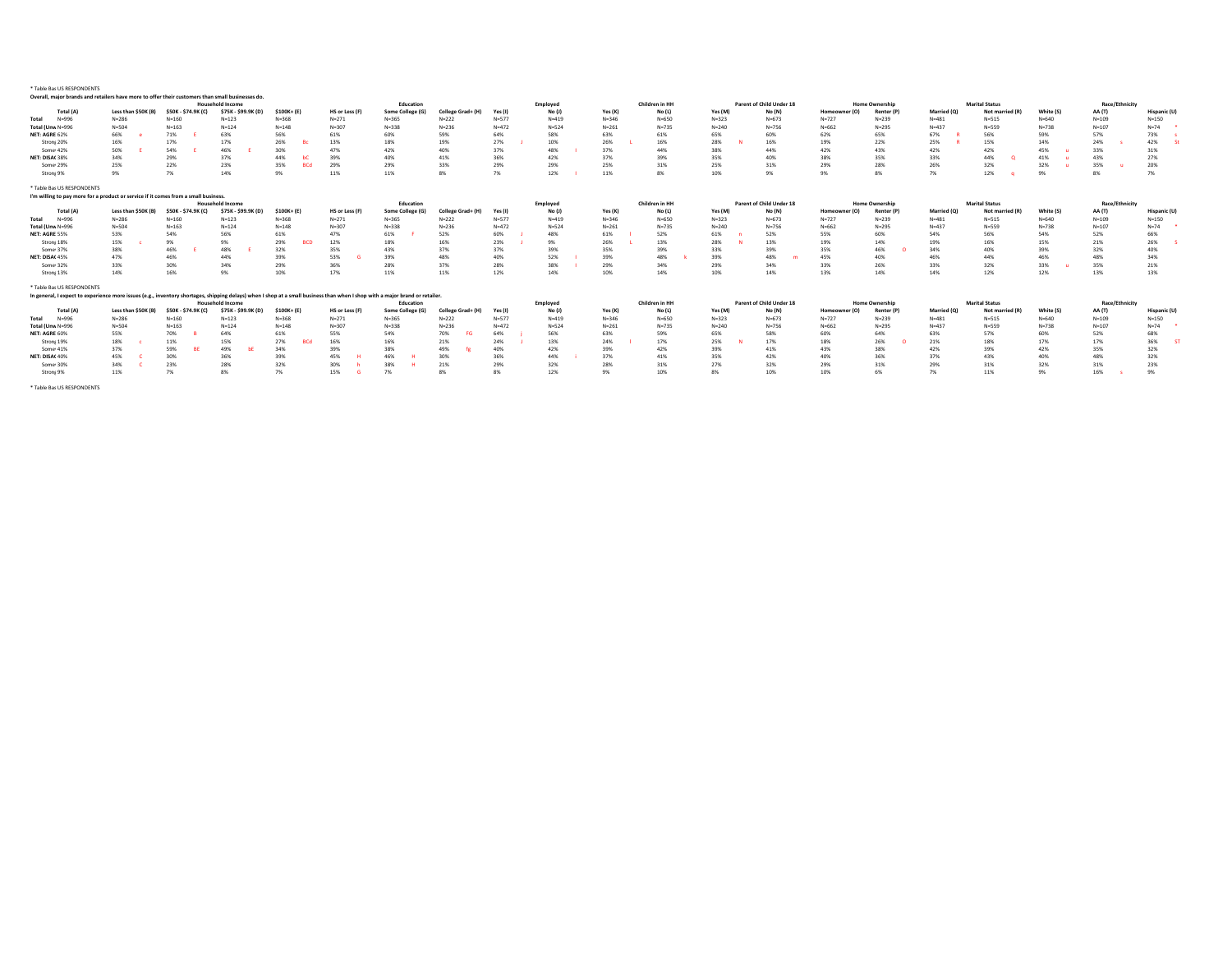## 101521 - HOD FLASH (24 HOUR)

QS1Q1: Have you experienced any of the following situations in the last 2 months?

I struggled to find an item that I was shopping for (e.g., limited availability, in-stock at certain retailers or locations).

|                  | Total (A) | Gen Z 18-24 (B) |             | Millennials 25-40 (C) |            | Gen X 41-56 (D) | <b>Boomers 57-75 (E)</b> |           | Silent 76-93 (F) |              |
|------------------|-----------|-----------------|-------------|-----------------------|------------|-----------------|--------------------------|-----------|------------------|--------------|
| <b>Total</b>     | $N = 996$ | $N = 101$       |             | $N = 260$             |            | $N = 254$       | $N = 303$                |           | $N = 77$         | *            |
| Total (Unw N=996 |           | $N = 72$        | *.          | $N = 238$             |            | $N = 223$       | $N = 373$                |           | $N = 88$         | ∗            |
| Yes              | 50%       | 56%             |             | 61%                   | <b>AEF</b> | 52%             | 44%                      |           | 27%              |              |
| No               | 46%       | 34%             |             | 36%                   |            | 47%             | 51%                      | <b>BC</b> | 73%              | <b>ABCDE</b> |
| I don't rem 4%   |           | 10%             | <b>ACDF</b> | 3%                    |            | 1%              | 5%                       |           | 0%               |              |

### \* Table Bas US RESPONDENTS

I paid extra for an out-of-stock/low stock item (i.e., price gouging).

|                  | Total (A) |           | Gen Z 18-24 (B) |      |           |             | Millennials 25-40 (C) Gen X 41-56 (D) |           | <b>Boomers 57-75 (E)</b> |     | Silent 76-93 (F) |              |
|------------------|-----------|-----------|-----------------|------|-----------|-------------|---------------------------------------|-----------|--------------------------|-----|------------------|--------------|
| <b>Total</b>     | $N = 996$ |           | N=101           |      | $N = 260$ |             | $N = 254$                             |           | $N = 303$                |     | $N = 77$         | ∗            |
| Total (Unw N=996 |           |           | $N = 72$        | *.   | $N = 238$ |             | $N = 223$                             |           | $N = 373$                |     | $N = 88$         | ∗            |
| Yes              | 24%       | ЕF        | 35%             | DEF  | 41%       | <b>ADEF</b> | 19%                                   |           | 15%                      |     | 2%               |              |
| No               | 72%       | <b>BC</b> | 54%             |      | 56%       |             | 77%                                   | <b>BC</b> | 82%                      | ABC | 96%              | <b>ABCDE</b> |
| I don't rem 4%   |           |           | 10%             | acef | 3%        |             | 4%                                    |           | 4%                       |     | 2%               |              |

\* Table Bas US RESPONDENTS

I was unable to buy an item that I was shopping for because it was out-of-stock.

|                  | Total (A) | Gen Z 18-24 (B) |    |           | Millennials 25-40 (C) Gen X 41-56 (D) |           | <b>Boomers 57-75 (E)</b> | Silent 76-93 (F) |              |
|------------------|-----------|-----------------|----|-----------|---------------------------------------|-----------|--------------------------|------------------|--------------|
| Total            | $N = 996$ | $N = 101$       |    | $N = 260$ |                                       | $N = 254$ | $N = 303$                | $N=77$           | *            |
| Total (Unw N=996 |           | $N = 72$        | ∗. | $N = 238$ |                                       | $N = 223$ | $N = 373$                | $N = 88$         | *            |
| Yes              | 58%       | 67%             | eF | 69%       | <b>AdEF</b>                           | 57%       | 51%                      | 41%              |              |
| No               | 38%       | 29%             |    | 28%       |                                       | 40%       | 43%                      | 59%              | <b>ABCDe</b> |
| I don't rem 3%   |           | 4%              |    | 3%        |                                       | 2%        | 5%                       | 0%               |              |

\* Table Bas US RESPONDENTS

An order I placed was adjusted (e.g., canceled, item removed or substituted) because a product was unavailable.

|                  | Total (A) |    | Gen Z 18-24 (B) |        |           |             | Millennials 25-40 (C) Gen X 41-56 (D) |    | <b>Boomers 57-75 (E)</b> |             | Silent 76-93 (F) |             |
|------------------|-----------|----|-----------------|--------|-----------|-------------|---------------------------------------|----|--------------------------|-------------|------------------|-------------|
| Total            | $N = 996$ |    | $N = 101$       |        | $N = 260$ |             | $N = 254$                             |    | $N = 303$                |             | $N = 77$         | ∗           |
| Total (Unw N=996 |           |    | $N = 72$        | $\ast$ | $N = 238$ |             | $N = 223$                             |    | $N = 373$                |             | $N = 88$         | ∗           |
| Yes              | 37%       | ΕF | 50%             | dEF    | 56%       | <b>ADEF</b> | 33%                                   |    | 26%                      |             | 18%              |             |
| No               | 58%       | bC | 43%             |        | 41%       |             | 61%                                   | bC | 70%                      | <b>ABCd</b> | 79%              | <b>ABCD</b> |
| I don't rem 5%   |           |    | 7%              |        | 4%        |             | 6%                                    |    | 4%                       |             | 3%               |             |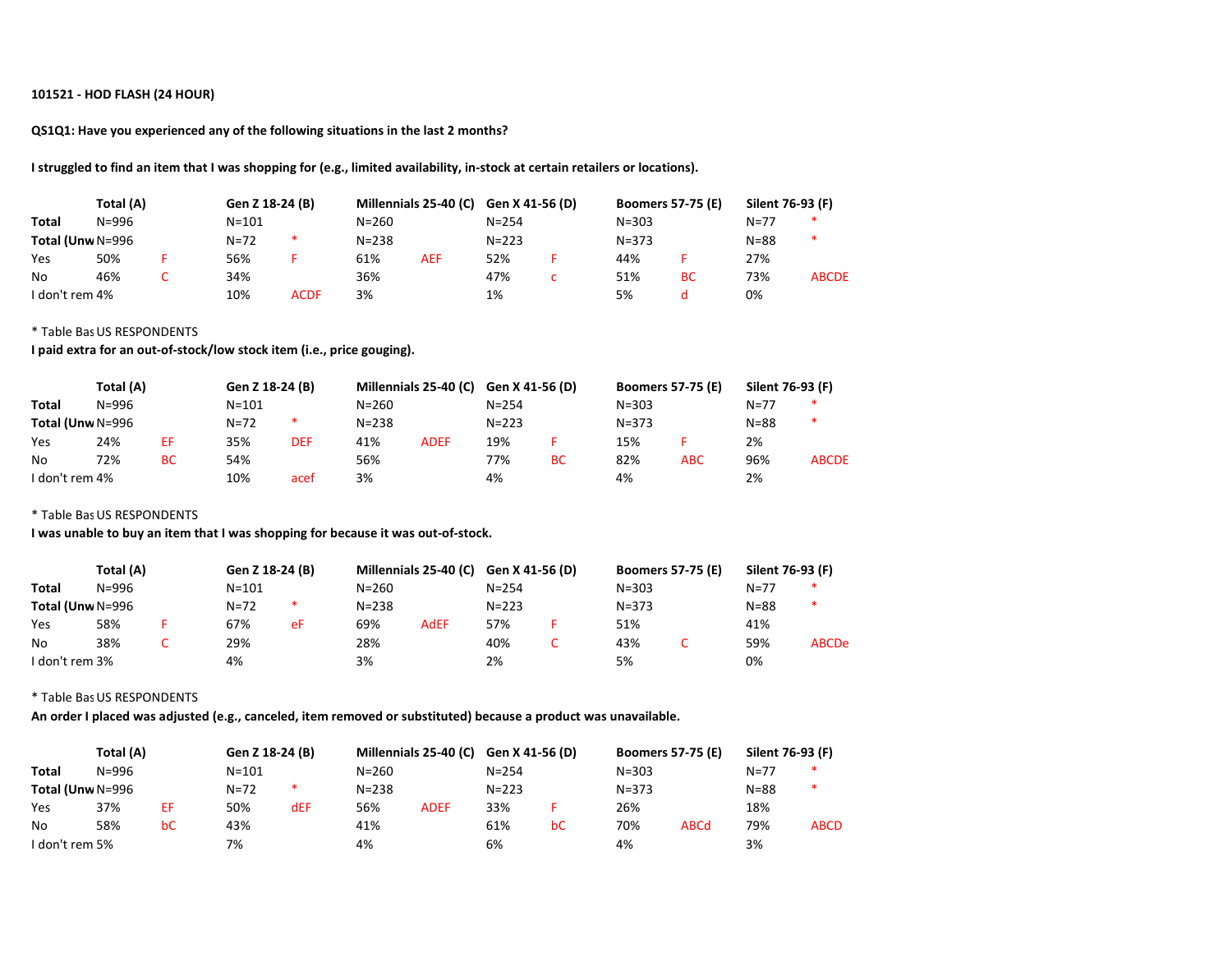# A package I ordered/shipped was delayed (i.e., delivered after its expected delivery date).

|                  | Total (A) |           | Gen Z 18-24 (B) |             | Millennials 25-40 (C) Gen X 41-56 (D) |             |           |    | <b>Boomers 57-75 (E)</b> |            | Silent 76-93 (F) |             |
|------------------|-----------|-----------|-----------------|-------------|---------------------------------------|-------------|-----------|----|--------------------------|------------|------------------|-------------|
| <b>Total</b>     | N=996     |           | $N = 101$       |             | $N = 260$                             |             | $N = 254$ |    | $N = 303$                |            | $N = 77$         | ∗           |
| Total (Unw N=996 |           |           | $N = 72$        | *           | $N = 238$                             |             | $N = 223$ |    | $N = 373$                |            | $N = 88$         | ∗           |
| Yes              | 54%       | ΕF        | 74%             | <b>ADEF</b> | 66%                                   | <b>ADEF</b> | 52%       |    | 43%                      |            | 36%              |             |
| No               | 43%       | <b>BC</b> | 20%             |             | 30%                                   |             | 47%       | BC | 55%                      | <b>ABC</b> | 61%              | <b>ABCd</b> |
| I don't rem 3%   |           |           | 6%              |             | 3%                                    |             | 1%        |    | 3%                       |            | 3%               |             |

## \* Table Bas US RESPONDENTS

# A package I ordered/shipped was lost during transit.

|                  | Total (A) |    | Gen Z 18-24 (B) |    |           |             | Millennials 25-40 (C) Gen X 41-56 (D) |    | <b>Boomers 57-75 (E)</b> |             | Silent 76-93 (F) |             |
|------------------|-----------|----|-----------------|----|-----------|-------------|---------------------------------------|----|--------------------------|-------------|------------------|-------------|
| <b>Total</b>     | N=996     |    | $N = 101$       |    | N=260     |             | $N = 254$                             |    | $N = 303$                |             | $N = 77$         |             |
| Total (Unw N=996 |           |    | $N = 72$        | *  | $N = 238$ |             | $N = 223$                             |    | $N = 373$                |             | $N = 88$         | ∗           |
| Yes              | 28%       | ΕF | 37%             | ΕF | 39%       | <b>AdEF</b> | 28%                                   | EF | 18%                      |             | 11%              |             |
| No               | 70%       | bC | 57%             |    | 57%       |             | 70%                                   |    | 81%                      | <b>ABCD</b> | 89%              | <b>ABCD</b> |
| I don't rem 2%   |           | e  | 6%              |    | 4%        |             | 2%                                    |    | 0%                       |             | 1%               |             |

## \* Table Bas US RESPONDENTS

I saw an advertisement about the upcoming winter holiday season from a brand or retailer.

| Total (A)        |       |    | Gen Z 18-24 (B) |        |           | Millennials 25-40 (C) | Gen X 41-56 (D) | <b>Boomers 57-75 (E)</b> |    | Silent 76-93 (F) |     |
|------------------|-------|----|-----------------|--------|-----------|-----------------------|-----------------|--------------------------|----|------------------|-----|
| <b>Total</b>     | N=996 |    | $N = 101$       |        | $N = 260$ |                       | $N = 254$       | $N = 303$                |    | $N = 77$         |     |
| Total (Unw N=996 |       |    | $N = 72$        | $\ast$ | $N = 238$ |                       | $N = 223$       | $N = 373$                |    | $N = 88$         | ∗   |
| Yes              | 51%   | et | 56%             |        | 67%       | <b>ADEF</b>           | 46%             | 42%                      |    | 37%              |     |
| No               | 43%   |    | 38%             |        | 28%       |                       | 47%             | 51%                      | AC | 57%              | abC |
| I don't rem 6%   |       |    | 6%              |        | 6%        |                       | 7%              | 6%                       |    | 6%               |     |

## \* Table Bas US RESPONDENTS

I visited a store that had winter holiday decorations on display (i.e., available for sale or used as decorations).

| Total (A)        |           | Gen Z 18-24 (B) |           |        | Millennials 25-40 (C) Gen X 41-56 (D) |             |           | <b>Boomers 57-75 (E)</b> |           | Silent 76-93 (F) |          |              |
|------------------|-----------|-----------------|-----------|--------|---------------------------------------|-------------|-----------|--------------------------|-----------|------------------|----------|--------------|
| <b>Total</b>     | $N = 996$ |                 | $N = 101$ |        | $N = 260$                             |             | $N = 254$ |                          | $N = 303$ |                  | $N=77$   | *            |
| Total (Unw N=996 |           |                 | $N = 72$  | $\ast$ | $N = 238$                             |             | $N = 223$ |                          | $N = 373$ |                  | $N = 88$ | ∗            |
| Yes              | 59%       |                 | 66%       |        | 69%                                   | <b>AdEF</b> | 58%       |                          | 53%       |                  | 36%      |              |
| No               | 35%       | bC              | 21%       |        | 25%                                   |             | 36%       | bc                       | 42%       | <b>BC</b>        | 60%      | <b>ABCDE</b> |
| I don't rem 6%   |           |                 | 13%       | ae     | 5%                                    |             | 5%        |                          | 5%        |                  | 4%       |              |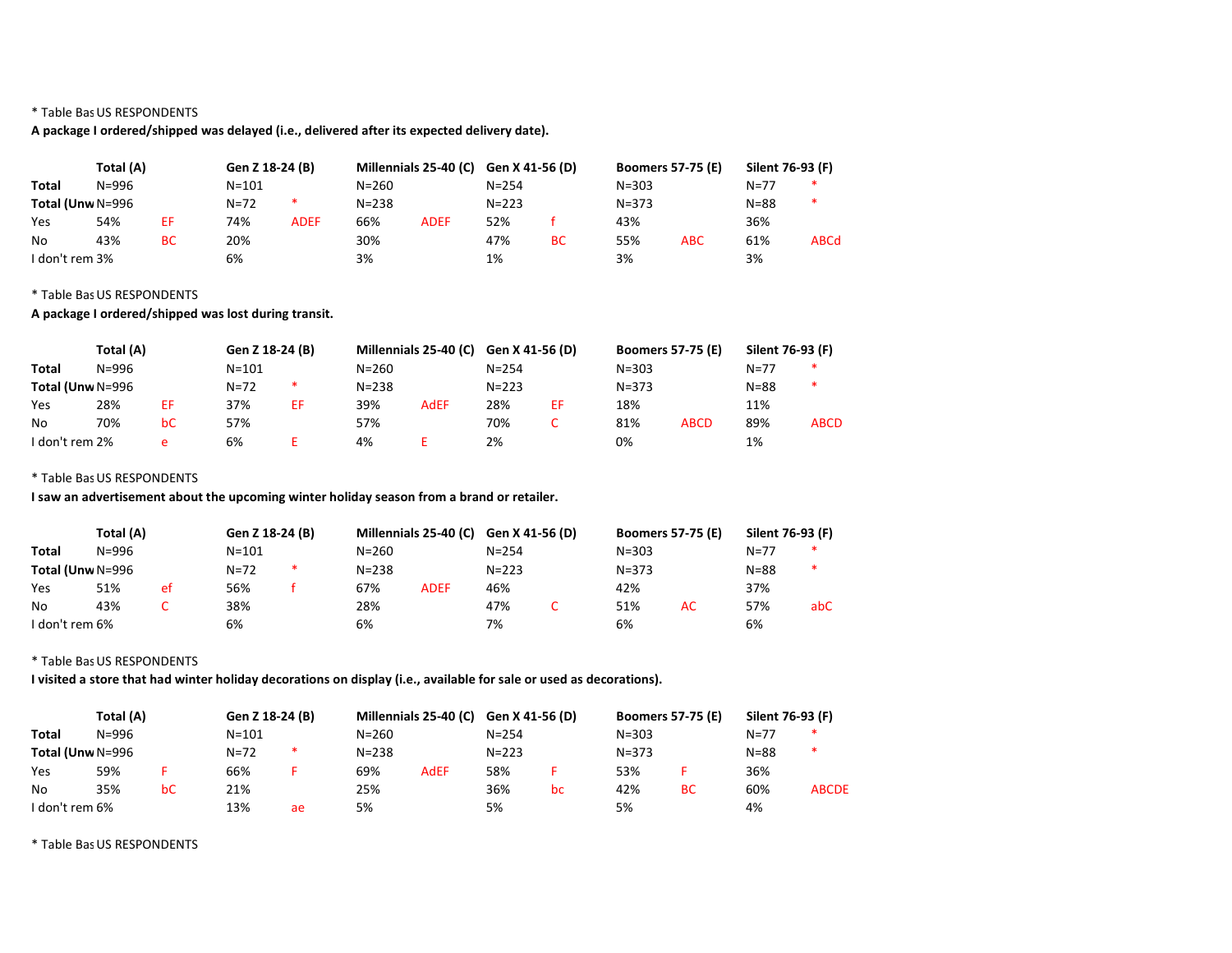I made plans (e.g., booked travel, coordinated family gatherings) for the upcoming winter holiday season.

| Total (A)        |       |           | Gen Z 18-24 (B) |              |           |             | Millennials 25-40 (C) Gen X 41-56 (D) |    | <b>Boomers 57-75 (E)</b> |             | Silent 76-93 (F) |             |
|------------------|-------|-----------|-----------------|--------------|-----------|-------------|---------------------------------------|----|--------------------------|-------------|------------------|-------------|
| <b>Total</b>     | N=996 |           | $N = 101$       |              | N=260     |             | $N = 254$                             |    | $N = 303$                |             | $N=77$           |             |
| Total (Unw N=996 |       |           | $N = 72$        | $\ast$       | $N = 238$ |             | $N = 223$                             |    | $N = 373$                |             | $N = 88$         | *           |
| Yes              | 31%   | EF        | 44%             | aDEF         | 49%       | <b>ADEF</b> | 27%                                   | Еf | 17%                      |             | 14%              |             |
| No               | 67%   | <b>BC</b> | 44%             |              | 47%       |             | 73%                                   | BC | 83%                      | <b>ABCD</b> | 86%              | <b>ABCd</b> |
| I don't rem 2%   |       |           | 12%             | <b>ACDEF</b> | 4%        | DE          | 0%                                    |    | 0%                       |             | 0%               |             |

\* Table Bas US RESPONDENTS

QS1Q2: Are the following statements regarding winter holiday shopping true for you?

I shopped for winter holiday gifts (i.e., gifts for Christmas, Hannukah, or another winter holiday) last year.

| Total (A)        |       |    | Gen Z 18-24 (B) |        |           | Millennials 25-40 (C) Gen X 41-56 (D) |           | <b>Boomers 57-75 (E)</b> |     | Silent 76-93 (F) |             |
|------------------|-------|----|-----------------|--------|-----------|---------------------------------------|-----------|--------------------------|-----|------------------|-------------|
| Total            | N=996 |    | $N = 101$       |        | N=260     |                                       | $N = 254$ | $N = 303$                |     | $N = 77$         |             |
| Total (Unw N=996 |       |    | $N = 72$        | $\ast$ | $N = 238$ |                                       | $N = 223$ | $N = 373$                |     | $N = 88$         | ∗           |
| Yes              | 69%   | eF | 78%             | eF     | 78%       | AEF                                   | 70%       | 61%                      |     | 53%              |             |
| No               | 31%   |    | 22%             |        | 22%       |                                       | 30%       | 39%                      | abC | 47%              | <b>ABCD</b> |
| Not at all si 0% |       |    | 0%              |        | 0%        |                                       | 0%        | 0%                       |     | 0%               |             |

### \* Table Bas US RESPONDENTS

I have started or plan to start shopping for winter holiday gifts (i.e., gifts for Christmas, Hannukah, or another winter holiday) this year.

| Total (A)                    |       | Gen Z 18-24 (B) |           |             |           | Millennials 25-40 (C) Gen X 41-56 (D) |           | <b>Boomers 57-75 (E)</b> |           | Silent 76-93 (F) |          |              |
|------------------------------|-------|-----------------|-----------|-------------|-----------|---------------------------------------|-----------|--------------------------|-----------|------------------|----------|--------------|
| <b>Total</b>                 | N=996 |                 | $N = 101$ |             | $N = 260$ |                                       | $N = 254$ |                          | $N = 303$ |                  | $N=77$   | ∗            |
| Total (Unw N=996             |       |                 | $N = 72$  | *           | $N = 238$ |                                       | $N = 223$ |                          | $N = 373$ |                  | $N = 88$ | ∗            |
| Yes                          | 62%   |                 | 59%       |             | 71%       | aEF                                   | 67%       | ΕF                       | 55%       |                  | 41%      |              |
| No                           | 35%   |                 | 31%       |             | 25%       |                                       | 32%       |                          | 43%       | aCD              | 59%      | <b>ABCDe</b> |
| Not at all s <sub>1</sub> 3% |       |                 | 10%       | <b>ADEF</b> | 4%        |                                       | 1%        |                          | 2%        |                  | 0%       |              |

\* Table Bas US RESPONDENTS

QS1Q3: Compared to when you started shopping for winter holiday gifts last year, did you start or do you plan to start shopping for winter holiday gifts earlier, later, or around the same time this year?

|                  | Total (A) | Gen Z 18-24 (B) |   | Millennials 25-40 (C) Gen X 41-56 (D) |           | <b>Boomers 57-75 (E)</b> | Silent 76-93 (F) |    |
|------------------|-----------|-----------------|---|---------------------------------------|-----------|--------------------------|------------------|----|
| Total            | $N = 510$ | $N = 49$        | ∗ | N=162                                 | $N = 143$ | $N = 133$                | $N = 24$         | ** |
| Total (Unw N=433 |           | $N = 33$        | ∗ | $N = 126$                             | $N = 110$ | $N = 141$                | $N=23$           | ** |
| Earlier          | 36%       | 43%             |   | 41%                                   | 36%       | 30%                      | 29%              |    |
| Around the 52%   |           | 42%             |   | 50%                                   | 48%       | 60%                      | 69%              |    |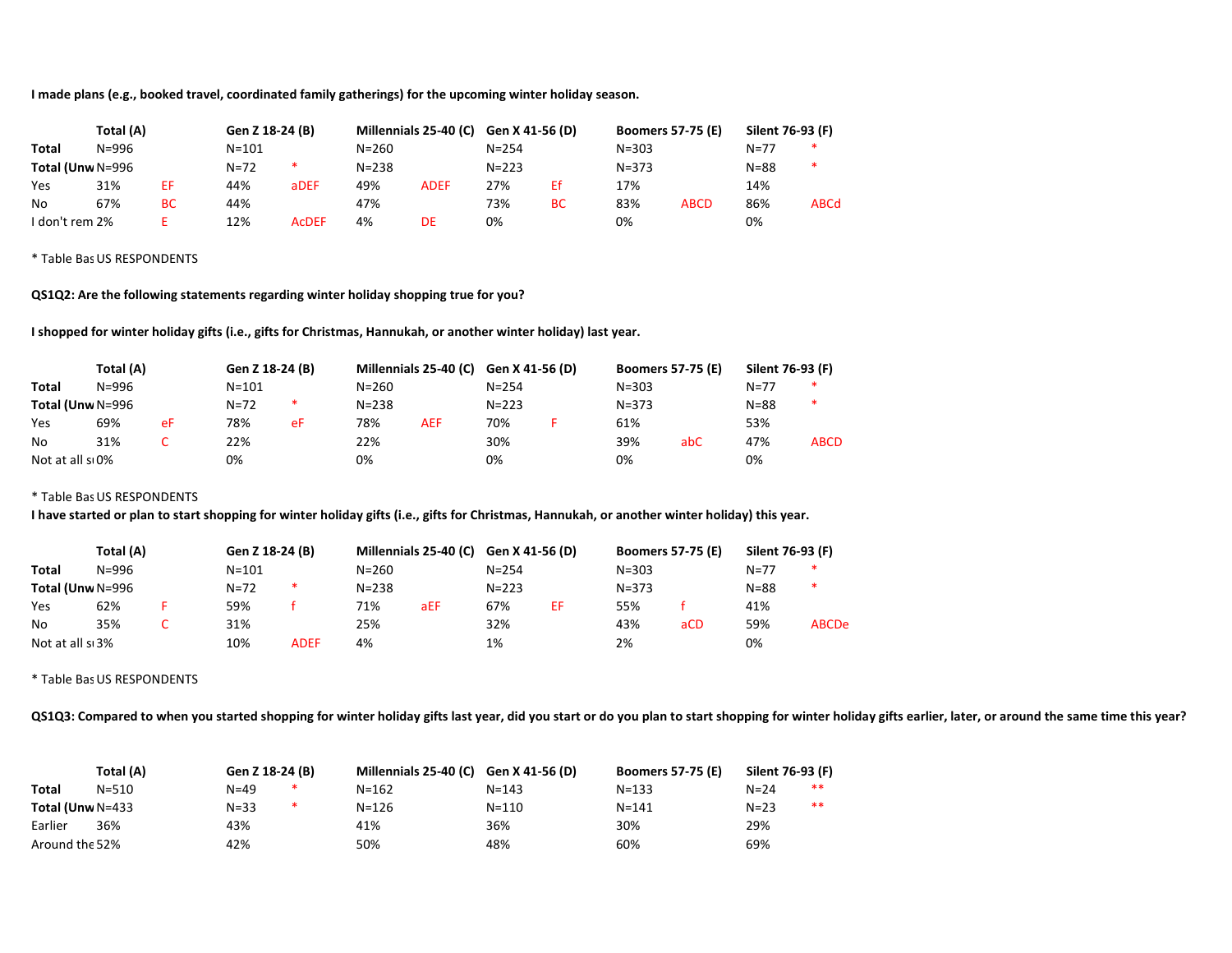| Later                        | 10% | 15% | 9% | 16% | 6% | 2% |
|------------------------------|-----|-----|----|-----|----|----|
| Not at all s <sub>1</sub> 1% |     | 0%  | 0% | 0%  | 4% | 0% |

\* Table Bas SHOPPED FOR WINTER HOLIDAY GIFTS LAST YEAR AND WILL AGAIN THIS YEAR

QS1Q4: Which of the following are reasons why you started or plan to start shopping for winter holiday gifts earlier this year compared to last year? Please select all that apply.

|                              | Total (A) |   | Gen Z 18-24 (B) |       |          | Millennials 25-40 (C) | Gen X 41-56 (D) |    | <b>Boomers 57-75 (E)</b> |             | Silent 76-93 (F) |    |
|------------------------------|-----------|---|-----------------|-------|----------|-----------------------|-----------------|----|--------------------------|-------------|------------------|----|
| Total                        | $N = 185$ |   | $N=21$          | $* *$ | $N = 66$ | ∗                     | $N = 51$        | *  | $N=40$                   | ∗           | $N=7$            | ** |
| Total (Unw N=160             |           |   | $N = 14$        | $***$ | $N=49$   | ∗                     | $N = 39$        | *  | $N = 51$                 | $\ast$      | $N=7$            | ** |
| I think over 64%             |           | b | 24%             |       | 63%      | b                     | 54%             |    | 95%                      | <b>ABCD</b> | 89%              | в  |
| I'm worriec 56%              |           |   | 22%             |       | 47%      |                       | 61%             |    | 79%                      | <b>ABC</b>  | 82%              | b  |
| I'm worriec 47%              |           |   | 38%             |       | 38%      |                       | 65%             | ce | 38%                      |             | 84%              | ce |
| I want to g <sub>1</sub> 45% |           |   | 62%             |       | 53%      |                       | 35%             |    | 37%                      |             | 29%              |    |
| I think mor 41%              |           |   | 44%             |       | 49%      |                       | 39%             |    | 31%                      |             | 14%              |    |
| I'm excited 39%              |           |   | 44%             |       | 61%      | aDE                   | 23%             |    | 22%                      |             | 26%              |    |
| Brands and 37%               |           |   | 16%             |       | 45%      |                       | 25%             |    | 46%                      |             | 56%              |    |
| I know wha 34%               |           |   | 71%             | acD   | 29%      |                       | 18%             |    | 40%                      |             | 51%              |    |
| I started sh 24%             |           |   | 16%             |       | 45%      | <b>ADEf</b>           | 13%             |    | 10%                      |             | 0%               |    |
| Other                        | 1%        |   | 0%              |       | 0%       |                       | 2%              |    | 1%                       |             | 0%               |    |
| Count                        | 3.87      |   | 3.38            |       | 4.30     |                       | 3.36            |    | 3.99                     |             | 4.33             |    |

\* Table Bas SHOPPING FOR WINTER HOLIDAY GIFTS EARLIER THIS YEAR

QS1Q5: How much do you agree or disagree with each of the following statements?

Winter holiday marketing (e.g., in-store displays, advertisements) shouldn't start before Thanksgiving.

|                      | Total (A) |   | Gen Z 18-24 (B) |             |           | Millennials 25-40 (C) Gen X 41-56 (D) |           |   | <b>Boomers 57-75 (E)</b> |   | Silent 76-93 (F) |   |
|----------------------|-----------|---|-----------------|-------------|-----------|---------------------------------------|-----------|---|--------------------------|---|------------------|---|
| <b>Total</b>         | N=996     |   | $N = 101$       |             | $N = 260$ |                                       | $N = 254$ |   | $N = 303$                |   | $N = 77$         | * |
| Total (Unw N=996     |           |   | $N = 72$        | $\ast$      | $N = 238$ |                                       | $N = 223$ |   | $N = 373$                |   | $N = 88$         | * |
| <b>NET: AGRE 68%</b> |           | в | 53%             |             | 67%       |                                       | 70%       | в | 71%                      | в | 79%              | B |
| Strongly 36%         |           |   | 23%             |             | 36%       |                                       | 36%       |   | 39%                      | b | 41%              | b |
| Somewh 32%           |           |   | 30%             |             | 30%       |                                       | 34%       |   | 32%                      |   | 38%              |   |
| NET: DISAC32%        |           |   | 47%             | <b>ADEF</b> | 33%       |                                       | 30%       |   | 29%                      |   | 21%              |   |
| Somewh 20%           |           |   | 33%             | acdE        | 19%       |                                       | 20%       |   | 18%                      |   | 18%              |   |
| Strongly 11%         |           |   | 14%             |             | 14%       |                                       | 10%       |   | 11%                      |   | 3%               |   |

 $*$  Table Bas US RESPONDENTS

The current COVID-19 situation is causing shipping issues (e.g., delays, missing packages).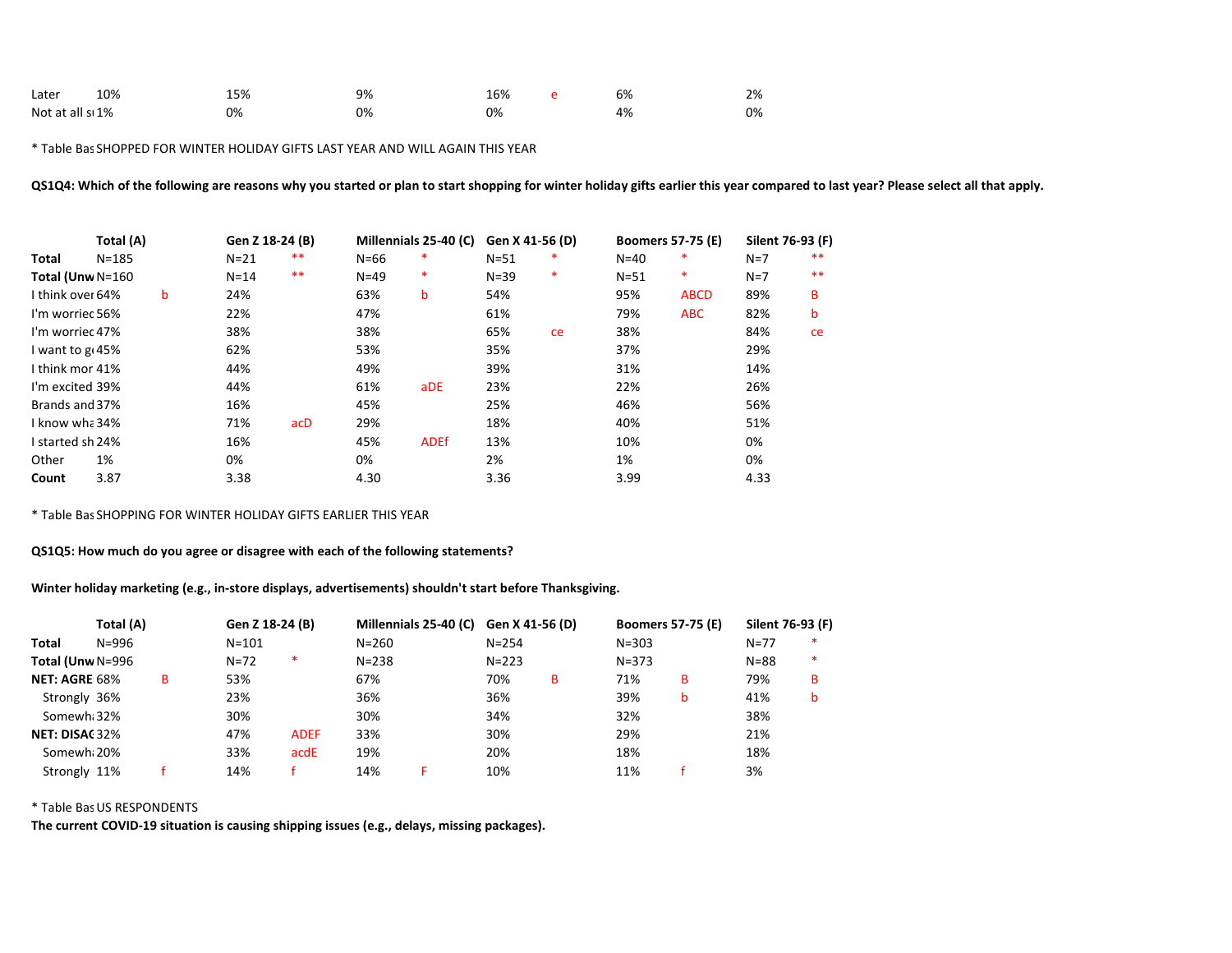|                      | Total (A) |   | Gen Z 18-24 (B) |              |           | Millennials 25-40 (C) Gen X 41-56 (D) |           |   | <b>Boomers 57-75 (E)</b> |   | Silent 76-93 (F) |        |
|----------------------|-----------|---|-----------------|--------------|-----------|---------------------------------------|-----------|---|--------------------------|---|------------------|--------|
| Total                | N=996     |   | $N = 101$       |              | $N = 260$ |                                       | $N = 254$ |   | $N = 303$                |   | $N=77$           | *      |
| Total (Unw N=996     |           |   | $N = 72$        | *            | $N = 238$ |                                       | $N = 223$ |   | $N = 373$                |   | $N = 88$         | $\ast$ |
| <b>NET: AGRE 81%</b> |           | в | 66%             |              | 80%       | b                                     | 84%       | в | 83%                      | в | 83%              | b      |
| Strongly 39%         |           | b | 24%             |              | 44%       | <b>Bf</b>                             | 41%       | b | 40%                      | b | 30%              |        |
| Somewh 42%           |           |   | 42%             |              | 36%       |                                       | 43%       |   | 43%                      |   | 53%              |        |
| NET: DISAC 19%       |           |   | 34%             | <b>AcDEf</b> | 20%       |                                       | 16%       |   | 17%                      |   | 17%              |        |
| Somewh 11%           |           |   | 16%             |              | 12%       |                                       | 12%       |   | 8%                       |   | 13%              |        |
| Strongly 8%          |           |   | 18%             | <b>AcDeF</b> | 8%        |                                       | 5%        |   | 8%                       |   | 4%               |        |

The current COVID-19 situation is making it difficult for me to find some products.

|                  | Total (A) |   | Gen Z 18-24 (B) |   |           | Millennials 25-40 (C) | Gen X 41-56 (D) | <b>Boomers 57-75 (E)</b> |   | Silent 76-93 (F) |              |
|------------------|-----------|---|-----------------|---|-----------|-----------------------|-----------------|--------------------------|---|------------------|--------------|
| Total            | $N = 996$ |   | $N = 101$       |   | $N = 260$ |                       | $N = 254$       | $N = 303$                |   | $N=77$           | ∗            |
| Total (Unw N=996 |           |   | $N = 72$        | * | $N = 238$ |                       | $N = 223$       | $N = 373$                |   | $N = 88$         | ∗            |
| NET: AGRE 66%    |           | F | 67%             | F | 74%       | aeF                   | 67%             | 64%                      |   | 46%              |              |
| Strongly 26%     |           | F | 36%             | F | 31%       | F.                    | 23%             | 25%                      |   | 6%               |              |
| Somewh 40%       |           |   | 31%             |   | 43%       |                       | 44%             | 39%                      |   | 39%              |              |
| NET: DISAC 34%   |           | c | 33%             |   | 26%       |                       | 33%             | 36%                      | c | 54%              | <b>ABCDE</b> |
| Somewh 22%       |           | c | 16%             |   | 15%       |                       | 23%             | 26%                      | C | 40%              | <b>ABCDE</b> |
| Strongly 12%     |           |   | 17%             |   | 11%       |                       | 11%             | 11%                      |   | 14%              |              |

 $*$  Table Bas US RESPONDENTS

A brand or retailer's operational issues (e.g., inventory shortages, shipping delays) shouldn't impact its customers' shopping experience.

|                         | Total (A) |  | Gen Z 18-24 (B) |   |           | Millennials 25-40 (C) Gen X 41-56 (D) |           |   | <b>Boomers 57-75 (E)</b> |   | Silent 76-93 (F) |   |
|-------------------------|-----------|--|-----------------|---|-----------|---------------------------------------|-----------|---|--------------------------|---|------------------|---|
| Total                   | N=996     |  | $N = 101$       |   | $N = 260$ |                                       | $N = 254$ |   | $N = 303$                |   | $N=77$           | ∗ |
| Total (Unw N=996        |           |  | $N=72$          | ∗ | $N = 238$ |                                       | $N = 223$ |   | $N = 373$                |   | $N = 88$         | * |
| NET: AGRE 62%           |           |  | 60%             |   | 73%       | <b>ADEF</b>                           | 61%       |   | 57%                      |   | 51%              |   |
| Strongly 21%            |           |  | 22%             | F | 28%       | EF                                    | 24%       | F | 18%                      |   | 7%               |   |
| Somewh <sub>i</sub> 40% |           |  | 37%             |   | 45%       |                                       | 37%       |   | 39%                      |   | 44%              |   |
| <b>NET: DISAC38%</b>    |           |  | 40%             |   | 27%       |                                       | 39%       | C | 43%                      | C | 49%              |   |
| Somewh 27%              |           |  | 28%             |   | 21%       |                                       | 29%       |   | 30%                      | c | 34%              | c |
| Strongly 11%            |           |  | 12%             |   | 6%        |                                       | 11%       |   | 13%                      | c | 15%              |   |

## $*$  Table Bas US RESPONDENTS

Overall, major brands and retailers have more to offer their customers than small businesses do.

| Total (A)        |       | Gen Z 18-24 (B) |  | Millennials 25-40 (C) Gen X 41-56 (D) |           | <b>Boomers 57-75 (E)</b> | Silent 76-93 (F) |   |
|------------------|-------|-----------------|--|---------------------------------------|-----------|--------------------------|------------------|---|
| Total            | N=996 | N=101           |  | N=260                                 | $N = 254$ | $N = 303$                | N=77             |   |
| Total (Unw N=996 |       | N=72            |  | $N = 238$                             | $N = 223$ | $N = 373$                | $N = 88$         | * |